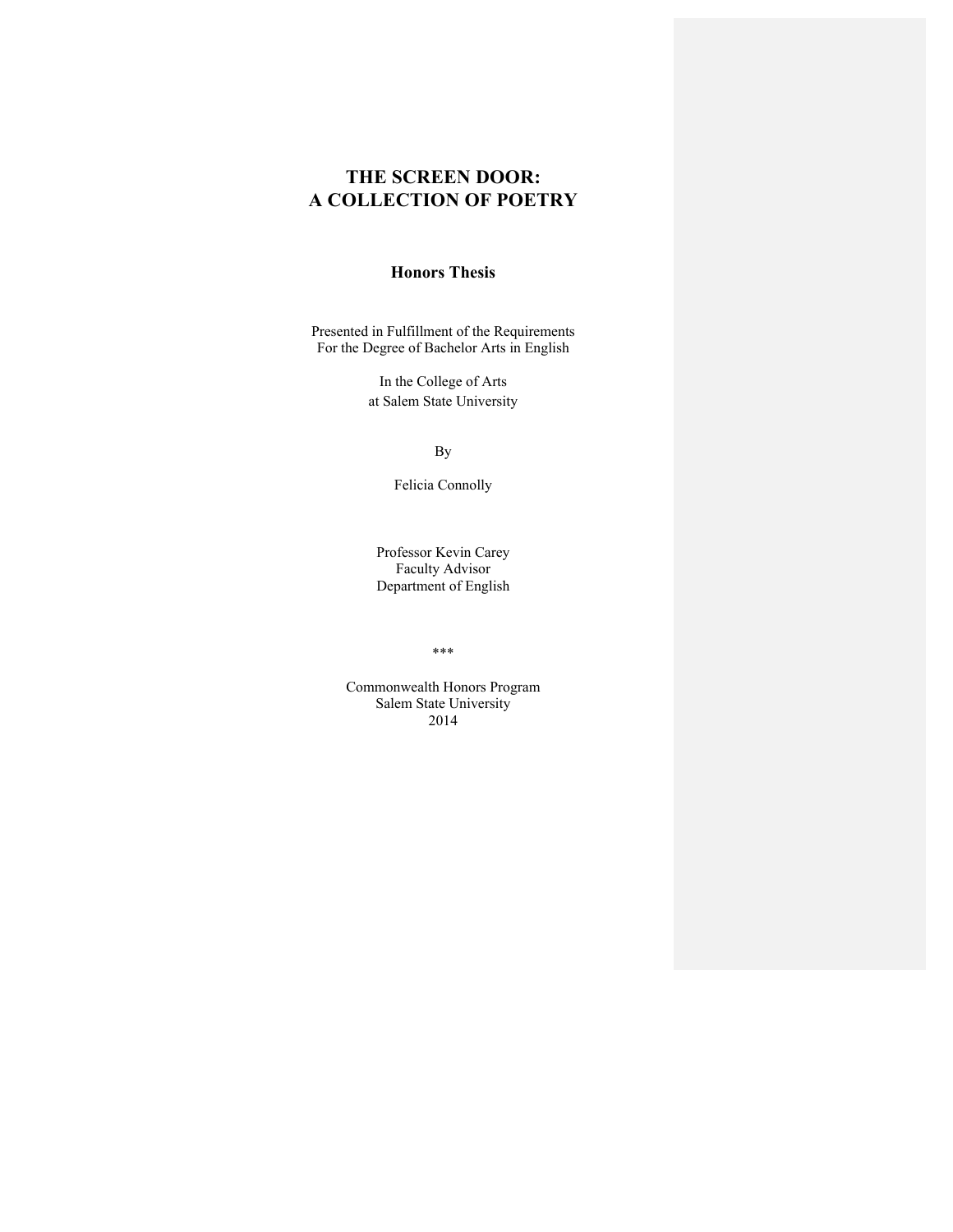#### **On The Work:**

The following is the result of one semester's work of crafting poetry under my advisor, Professor Kevin Carey. Though the bulk of the work took place under his guidance in this short period of time, *the screen door*, my forty-three page collection of poetry, has been long in the making. My undergraduate career exposed me to the soft and alluring voice of January O'Neil, the gentle nature of Rod Kessler, the experienced mind of JD Scrimgeour and of course the honesty and rawness of Kevin Carey's work. I have learned from each poet countless skills and lessons that transcend my study in poetry. This work is a representation of my journey under their guidance.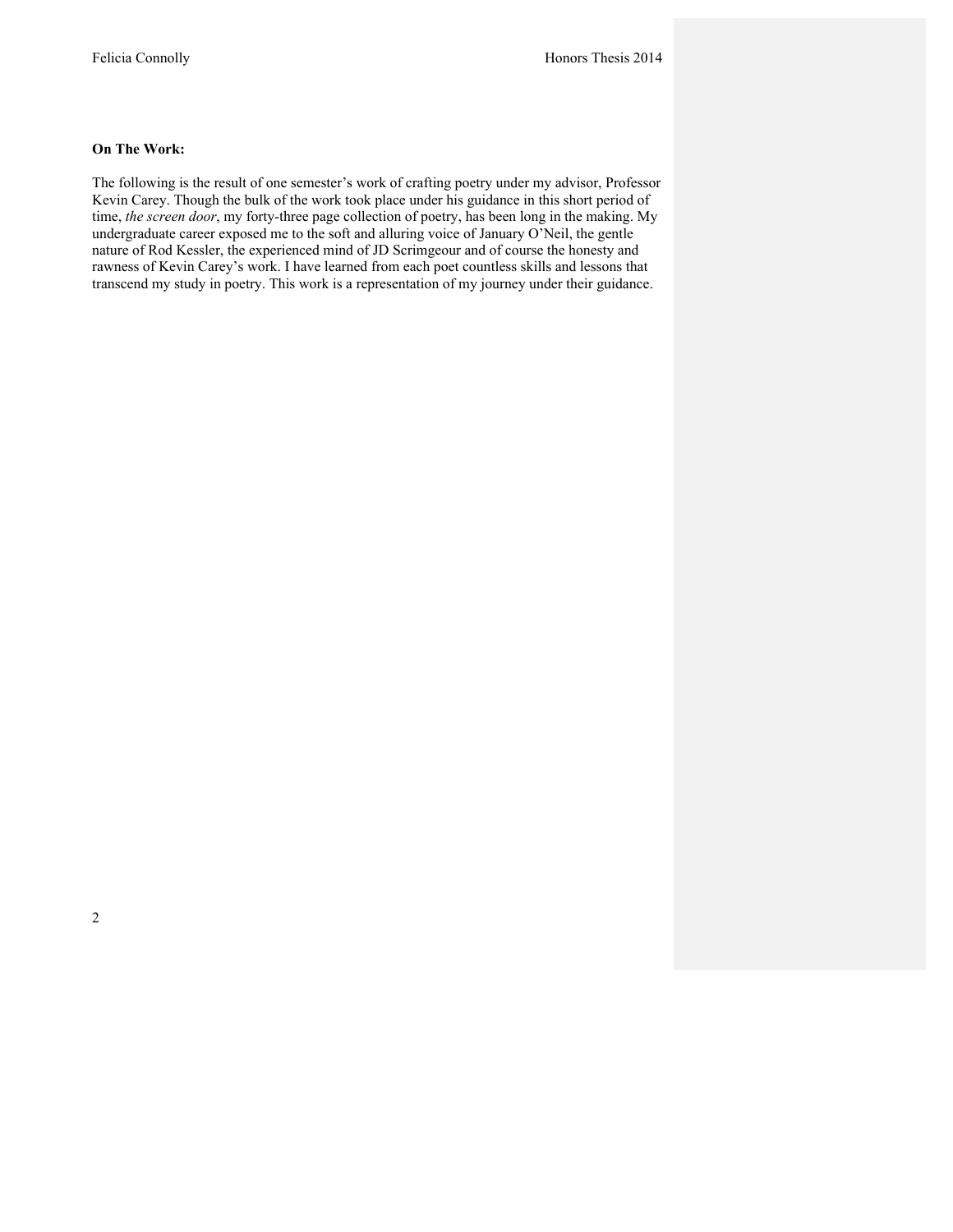# the screen door

felicia connolly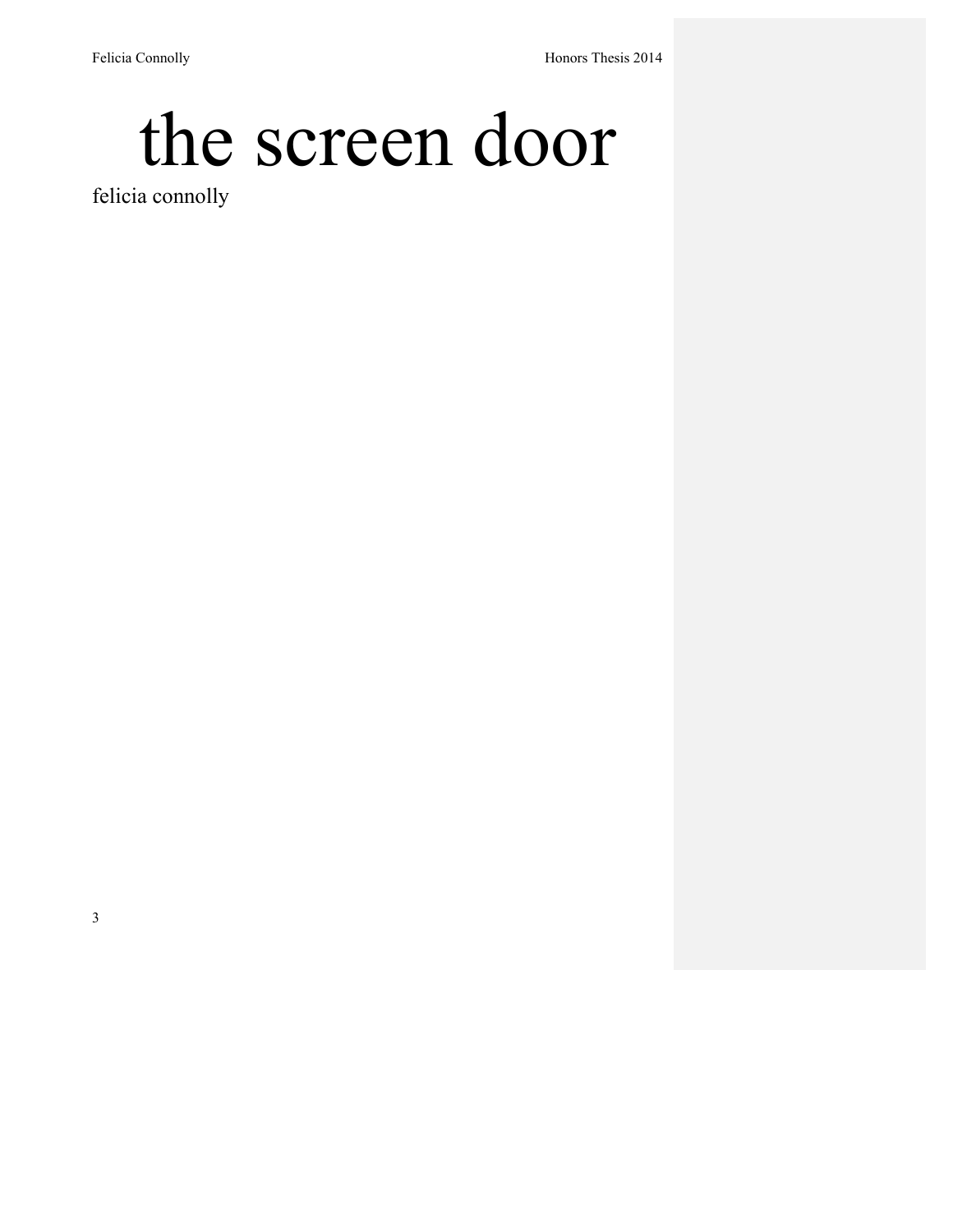# Acknowledgements

"brushwork" appeared in the 2012 Greater Boston Intercollegiate Poetry Festival chapbook.

"Mom Doesn't Have to Say He's Leaving" appeared in the 2013 Greater Boston Intercollegiate Poetry Festival chapbook.

"the season it begins & ends" was published as a podcast by *Golden Walkman Magazine.*

The author is thankful to all who are have shared their passion for poetry with her, specifically Salem State University professors Kevin Carey, Rod Kessler, J.D. Scrimgeour and January Gill O'Neil, without whom this chapbook would not exist. Their guidance and shared love for the written word have been motivational and inspiring. She is also deeply grateful for her close friends and family who have been a system of great support.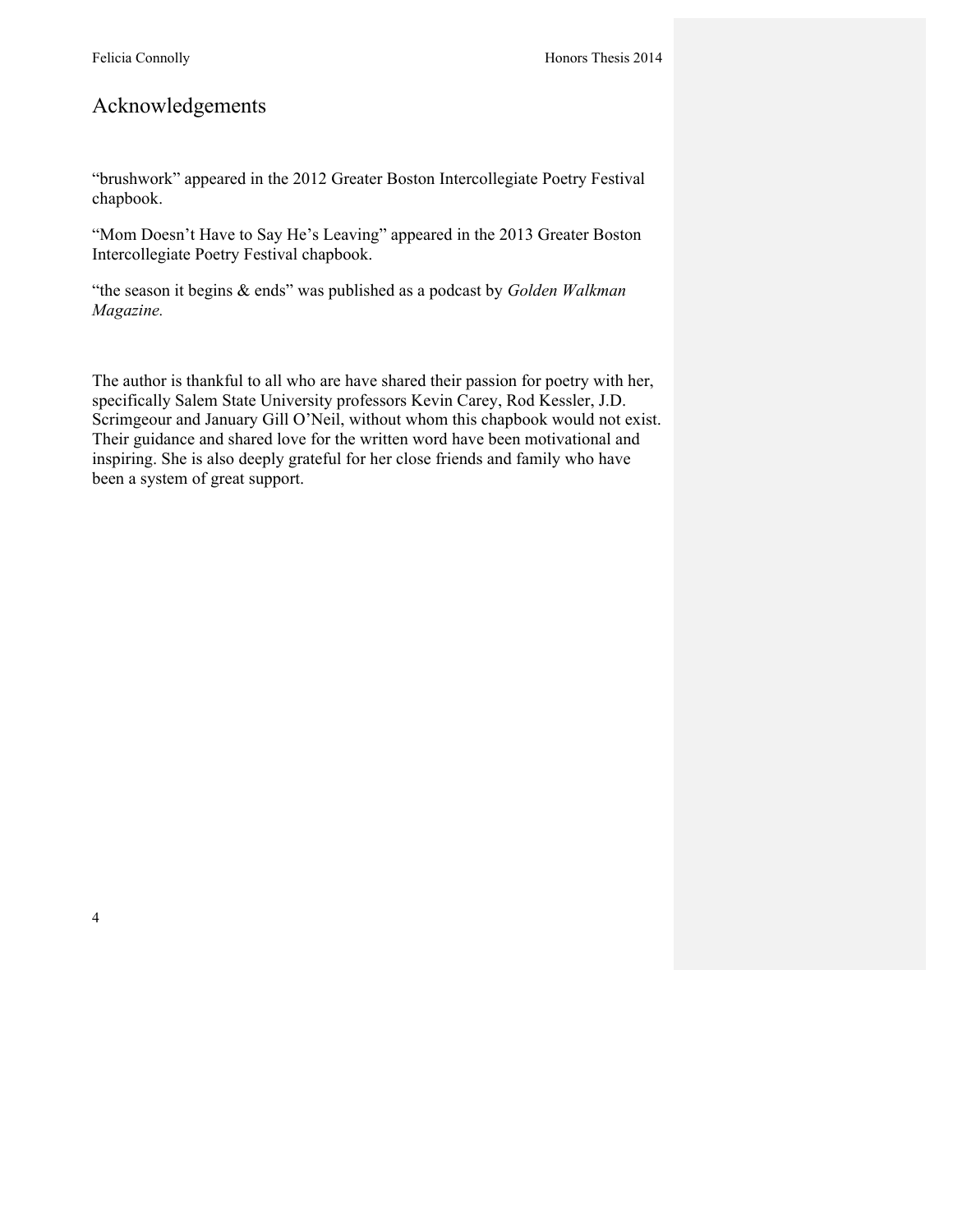*"The page is long, blank, and full of truth. When I am through with it, it shall probably be long, full, and empty with words."*

-Jack Kerouac, *Atop an Underwood: Early Stories and Other Writings*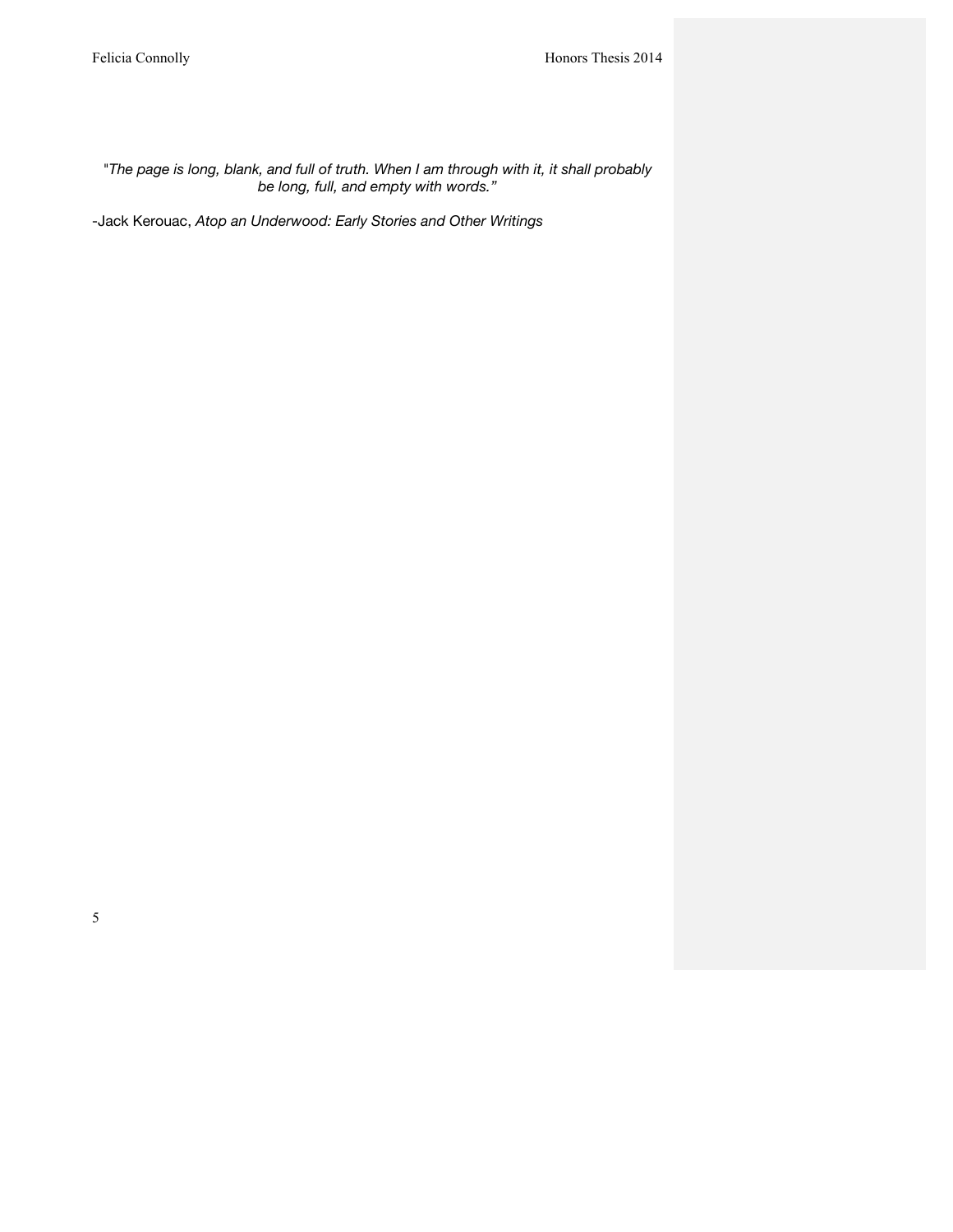# Table of Contents

The Last Year you Lived Here I Said adaptations how Middle School Mattered Mom Doesn't Have to Say He's Leaving what it's like to want you Jessica My Grandma Pumpkin, Your Mother Raid & Riot in Mansfield, Mass. above the fold pulled tough The Night you Drank Gin & Tonic how we fall asleep A Matter of Conversation The End of Massachusetts Torrid Weather Not Waving the day we found your real dad with a view of Holden Park Kristie brushwork You Called from Your Second Sober House cost a history in dog years the season it begins & ends when We slept in bunk beds Gridlock A Nameless Woman Mirage Annie Sunspots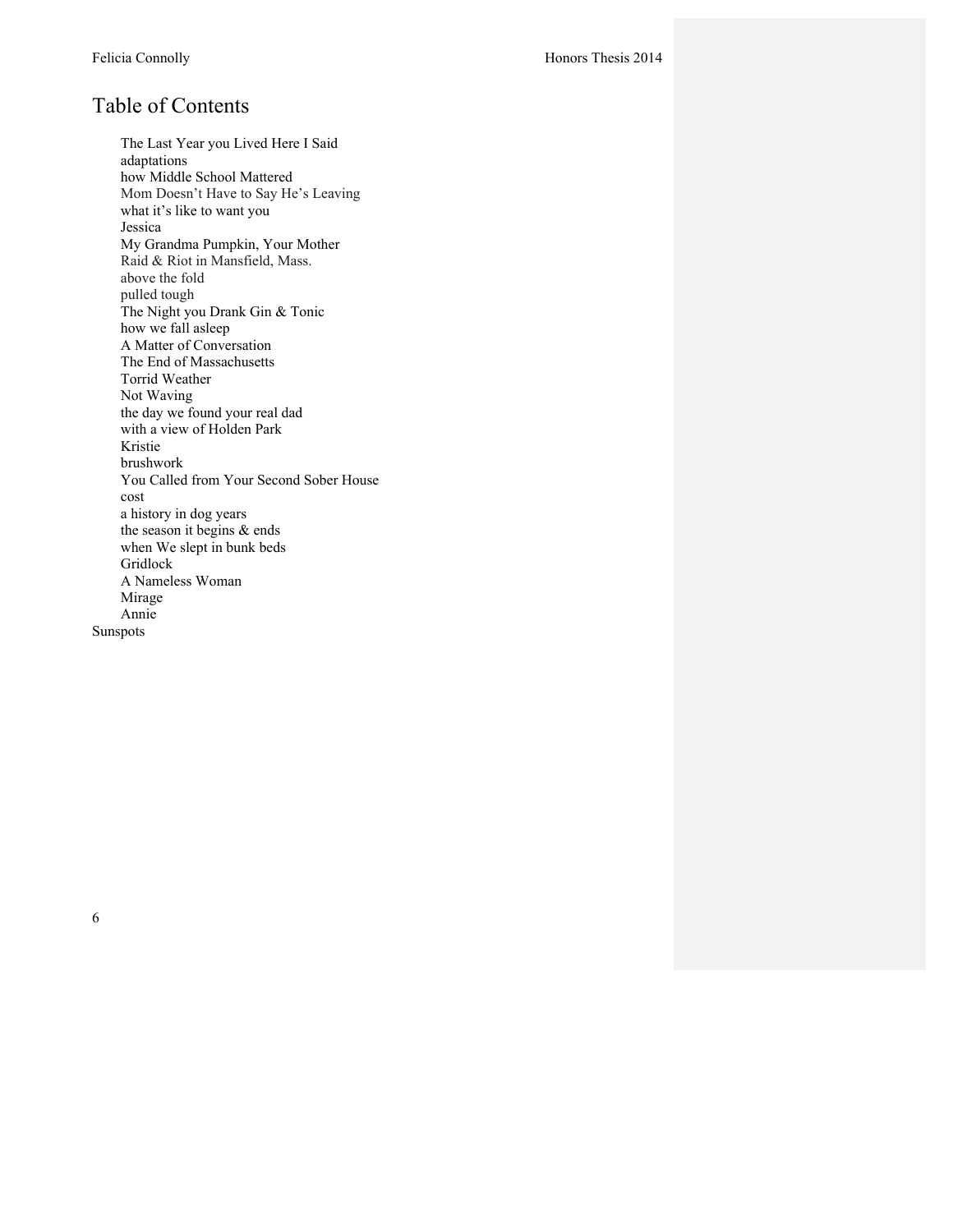the last year you lived here i said

don't turn twenty until i've left a few dents.

until i've kissed you under three fleeting moon phases.

don't turn twenty until we've hiked all of Creek Cemetery.

until you've laughed & cried & came wearing my jacket.

until you've slept in my bed & i've slept in yours & we've slept in a stranger's together.

don't turn twenty until i've owned four trucks smoked three brands of cigarettes & have taken care of the melanoma twice.

please don't turn twenty until i've grown the guts to say sometimes i think you're pretty sometimes i want to kiss you & sometimes i need stillness.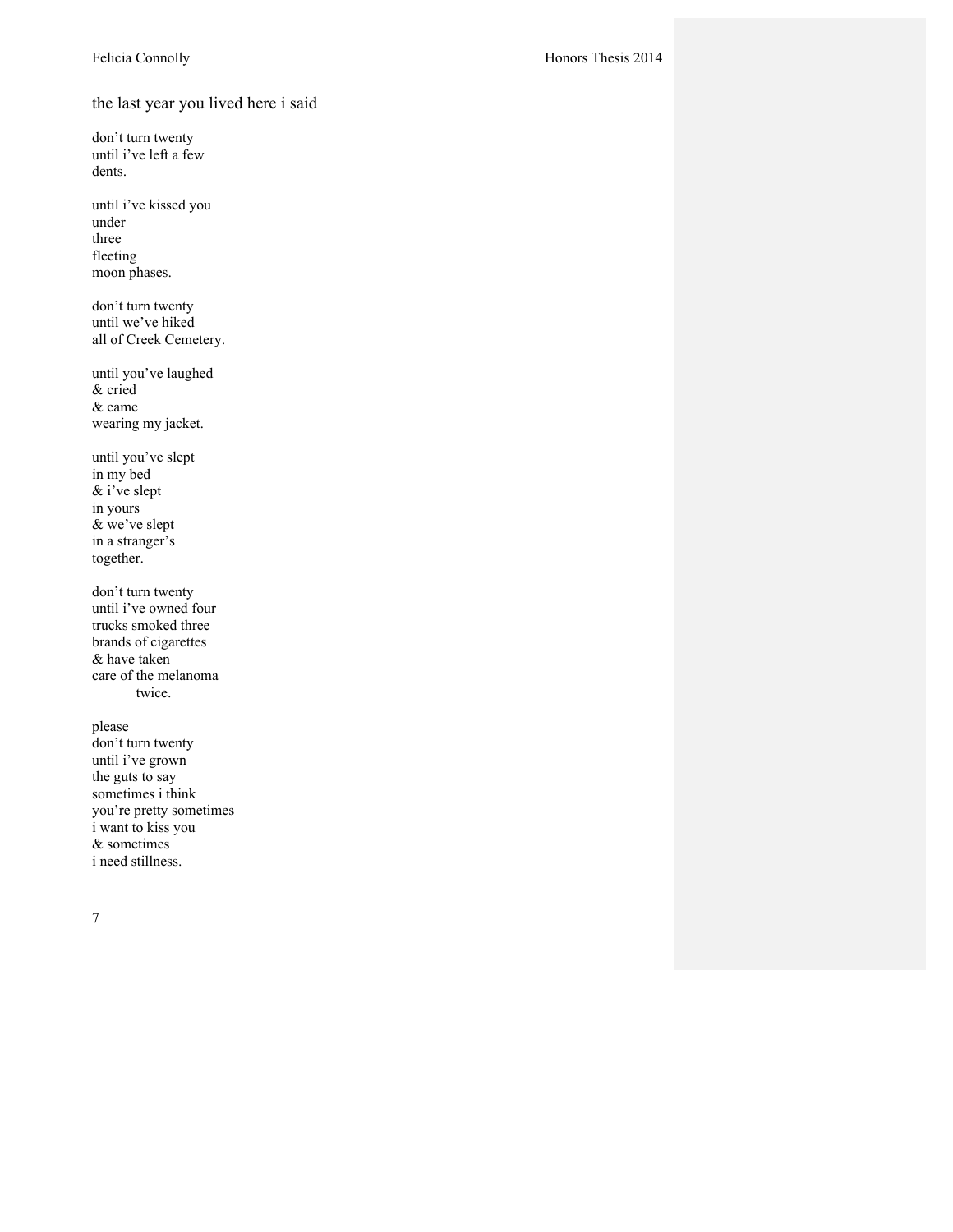#### adaptations

you are handsome without your glasses, but i barely know you this way; i study your sunsquinted gaze & think about your hair getting longer, your calloused skin creasing in my favorite staredat places, while we, sinking beneath creekbed, act an algaed floor, dark & velveteen.

we ache only to be consumed by river.

what else were we meant for?

> here, our feet wake

water like rocks.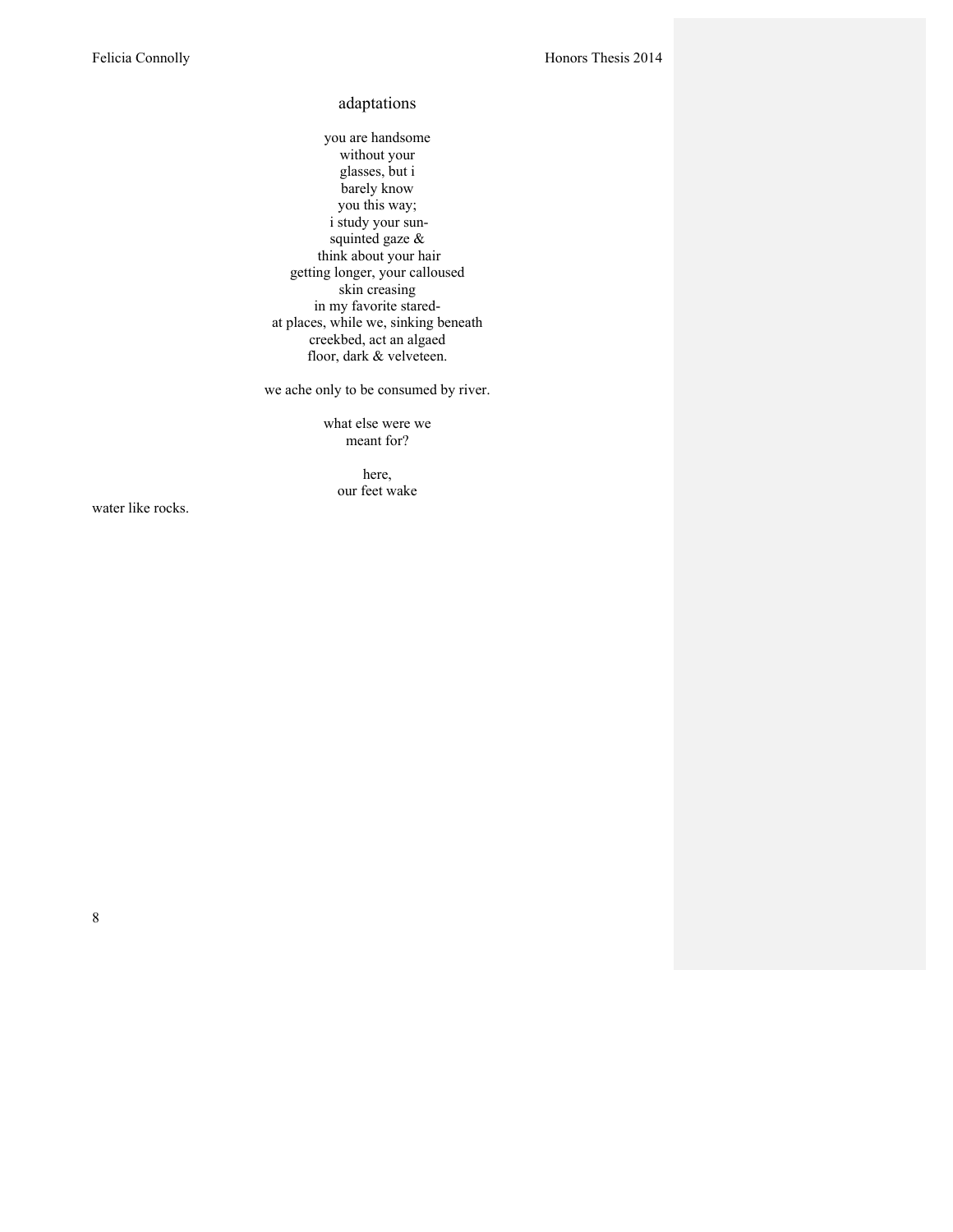# how Middle school Mattered

in the seventh grade i was best friends with corrin who once painted her face green just to make me smile &

had to stop coming over because her dad was a Minister who didn't like my parents smoking cigarettes &

didn't think we lived in such a good part of town.

corrin who i saw three days before i graduated in the hallway of our high school eight months pregnant.

Mom laughed when i told her; i never heard her cry revenge before then. i never realized how much she hated the Minister.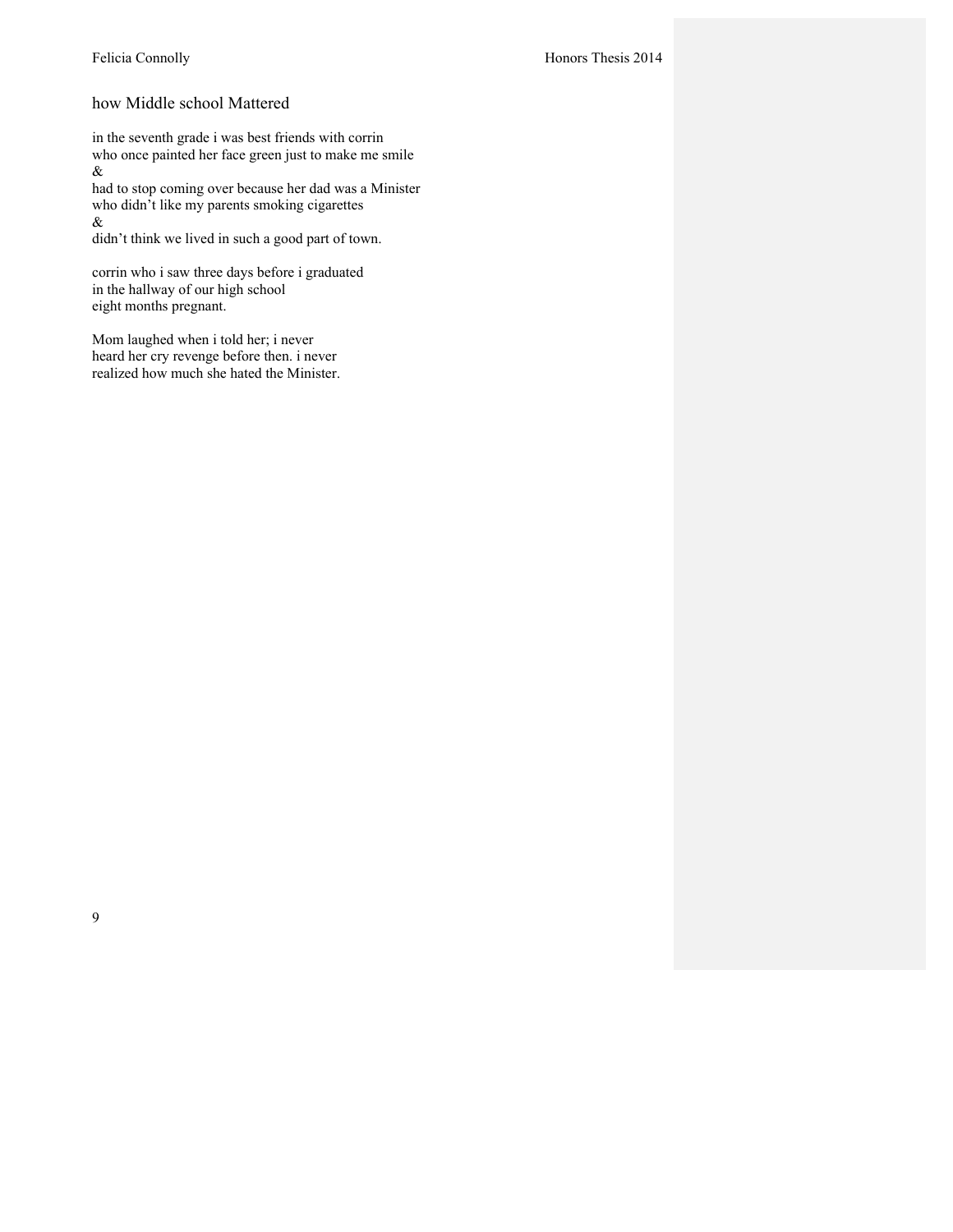# Mom Doesn't Have to Say He's Leaving

She's searching for a starting point, nooked in the old kitchen, both hands pressing into edges of this year's first watermelon.

She says, "He can't even wait to move to start screwing around," her fingers curl into the softest places of skin, "he still sleeps beside me."

She's tip-toed & leaning, knife against the knuckle she once sliced off. "It's fine. I'm already happier alone."

The blade cracks countertop, the fruit splits & she is left staring at exposed, pink meat.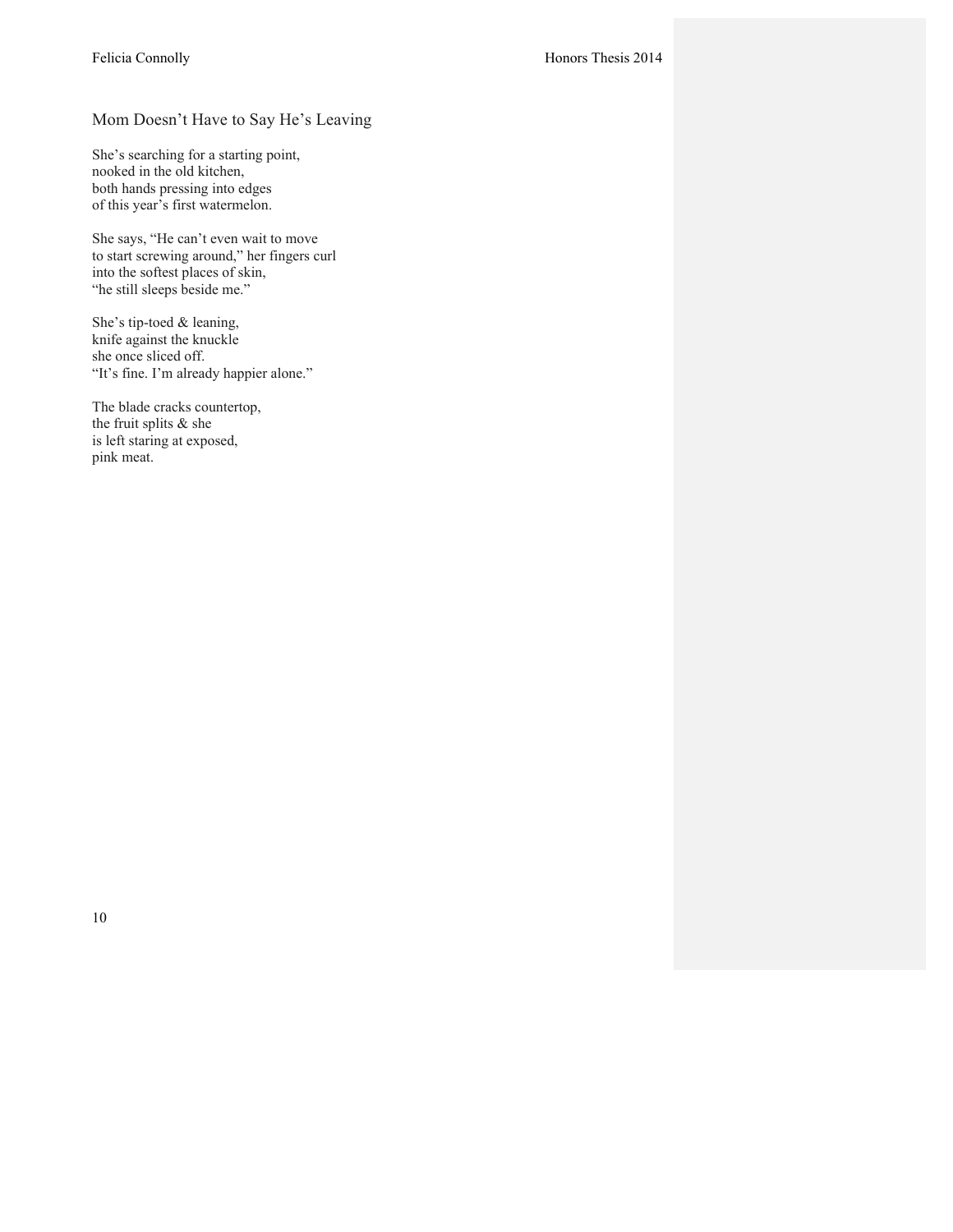what it's like to want you

you smile at me through the missing screen door, at your back a slew of abandoned frames left punctured by my dog.

you are petting her, you are smiling, you are wearing your grandfather's jacket.

a month later in the clearing of Dead Man's Swamp a suede horse is spotlit by the construction lamp you keep bedded in your truck.

i, not knowing the hotline for the police, dial an emergency & you are frozen, the crest of your body resting on the halfrolled window. you kiss me that night.

then start the truck & start to run but don't. so we are still in the parking lot across from the liquor store.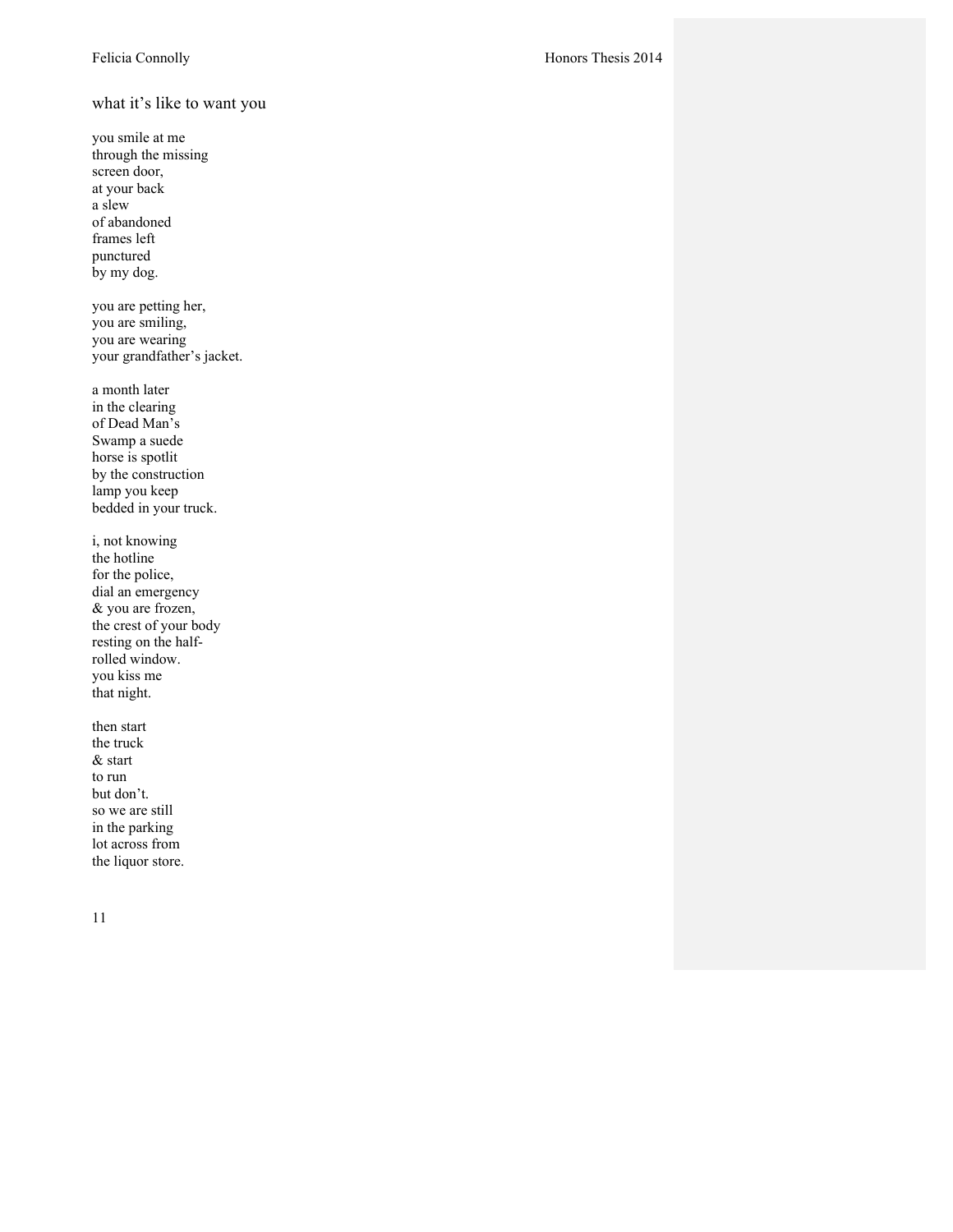it's first time you sleep over & you are drunk as you mumble to the moon, scared because you always are.

but i forgive you when you hiccup & i see the first sign you may be loving me.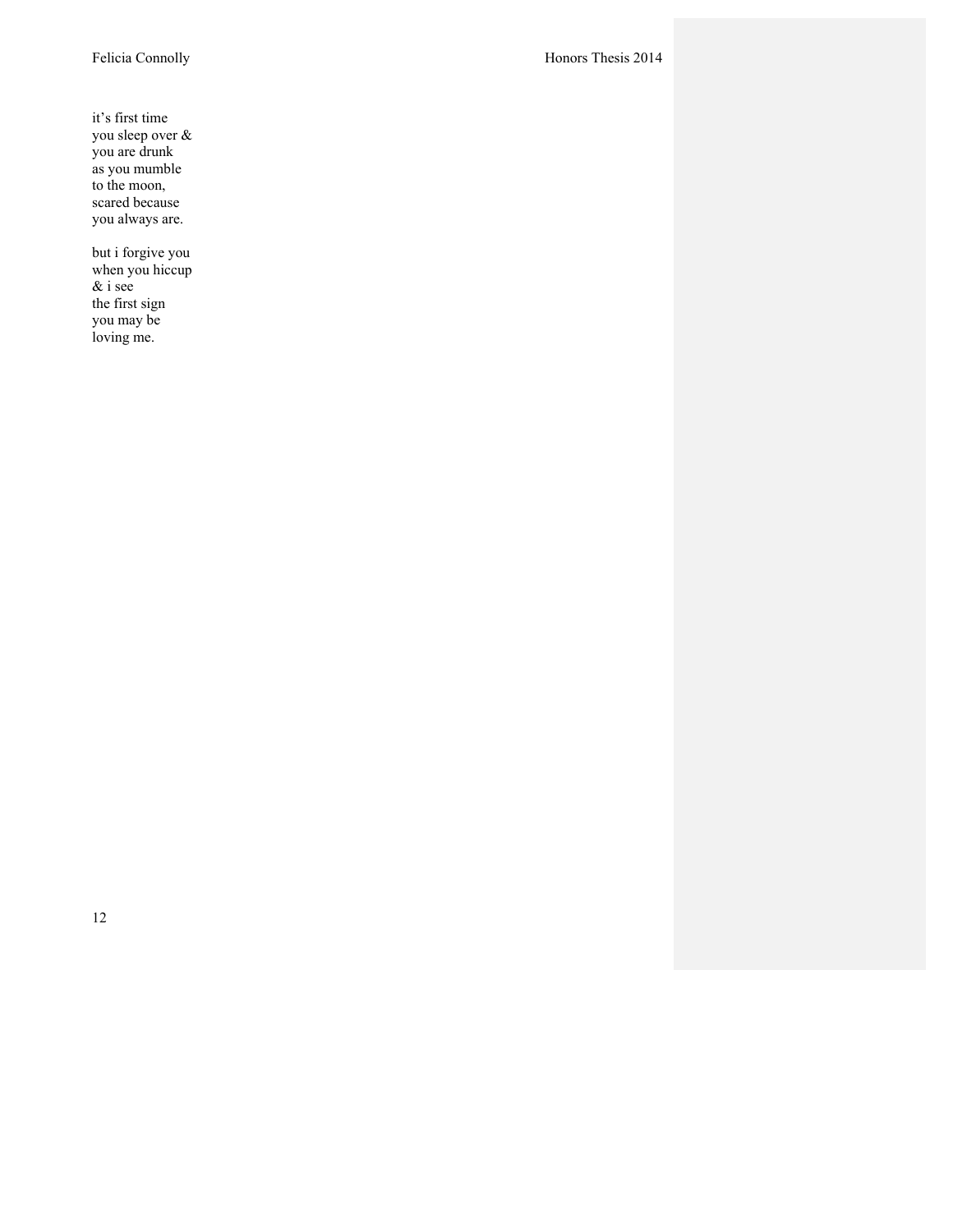in a photograph our grandmother has your crazy curly Qs wrapped between her thin piano fingers. her hair is short, she is as thin as the day i didn't recognize her in the hospital. i delivered her meal without a second glance. it was only the alarm in her eyes that made me turn back.

in the photograph you are holding a mickey mouse stuffed animal (if not the same, identical to the one your son bites the nose of). she looks down at you content, one elbow leaning on the edge of a pink counter i will never recognize because i never lived in that house.

in this photograph, sister, your blood grandmother loves you separately from me. before our lives were confused by paternity & separations & even after when we fought from the top & bottom bunks. there was a time when you were the only one; your existence a moment i can touch only as a polaroid.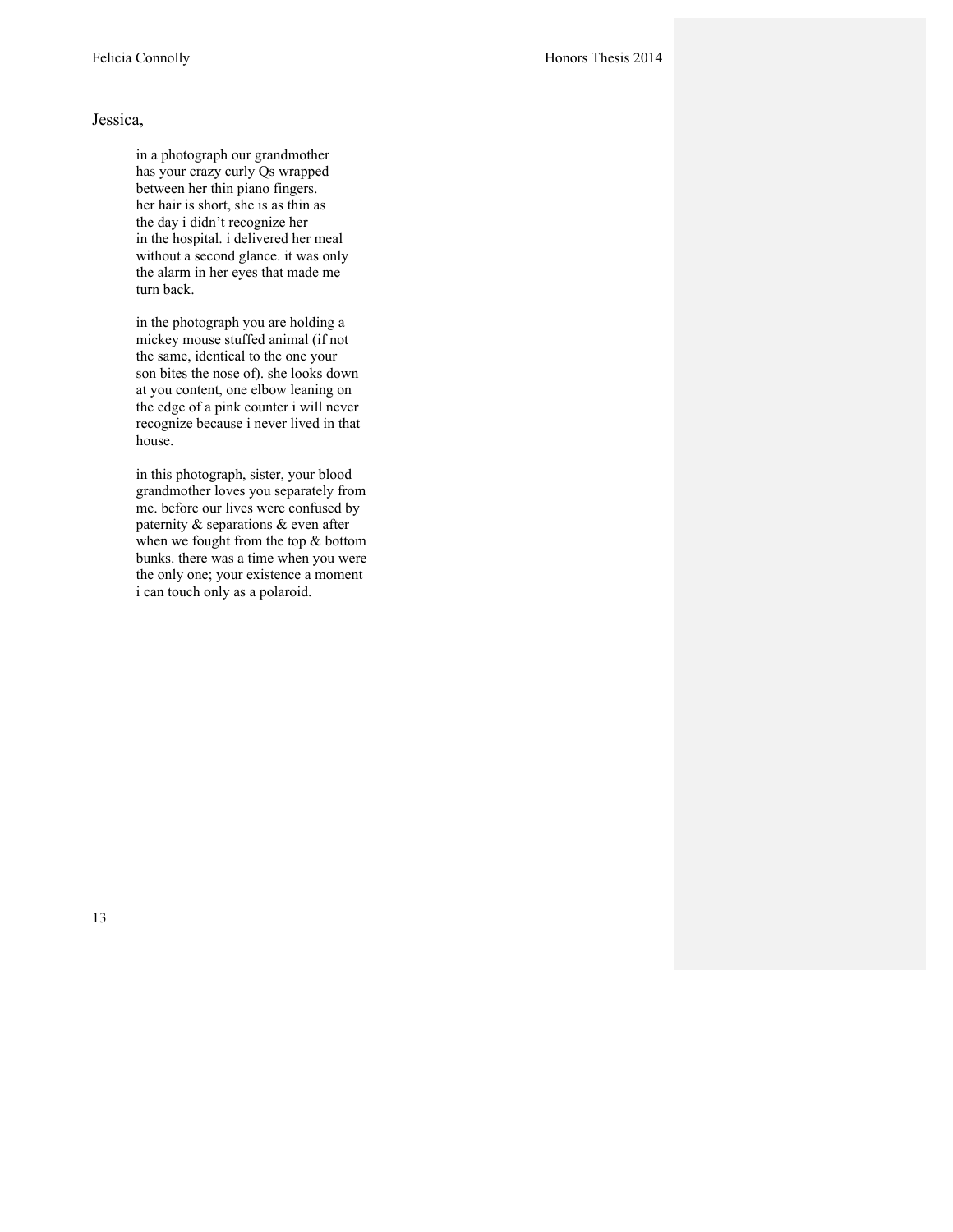## my grandma pumpkin, your mother

you want to be rid of her because your new wife says so you & i stand in the entryway, one door on either end as you push me out of the ailing room, in hand a breaking box overflowing with art supplies.

you say there's plenty more for another trip, you say we will hold it for you, you really say "i hope you got what you wanted, it'll be gone when you come back

for summer." gone like she was (the weekend i returned home my sophomore year) "gone," my real dad said on the train, "dead."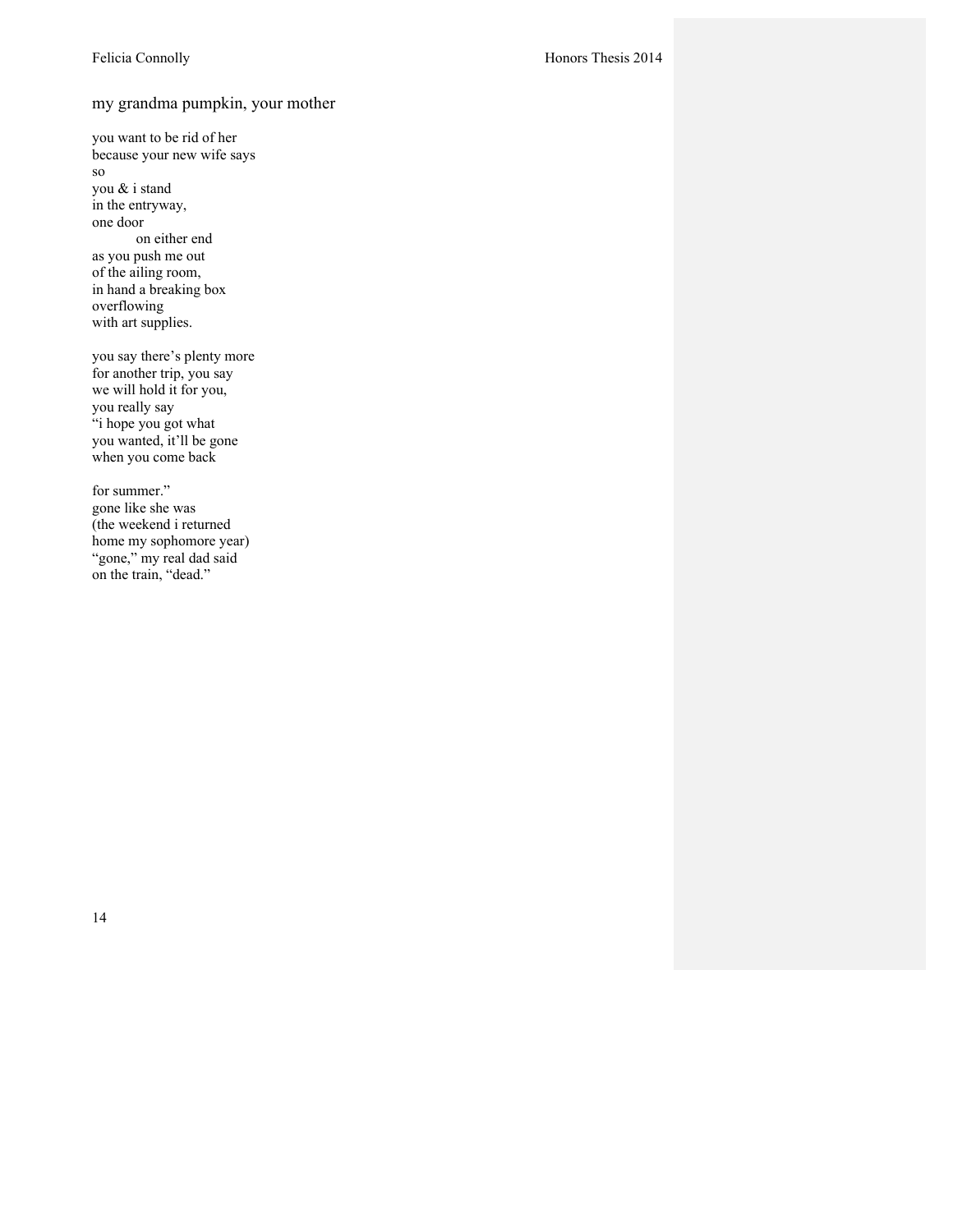## Raid & Riot in Mansfield, Mass.

"The policeman is here to help in case things get a bit—" cut short by the length of Alex's mohawk, longer than usual & stained leopard print pink, all fourteen inches finish the sentence "out of control."

Recent returnee of Russia, his two year relationship with the girl I have not yet befriended just ended, tension suffusing, waves of chords amplified by seven pieces of his beat up drum kit.

Part -time truancy officer Hayes watches, his intent electric. He thinks there will be trouble.

The keyboard kicks Hickman into a run: the cycle of a circle pit. The band plays "Booze Brawls, Broken Hearts" forcing shimmies into girls wearing sneakers.

Nigel mans the ticket table, sips from a flask. Two years later he will abandon my best friend to an abortion, returning months later hands heavy with the burden of apologizing.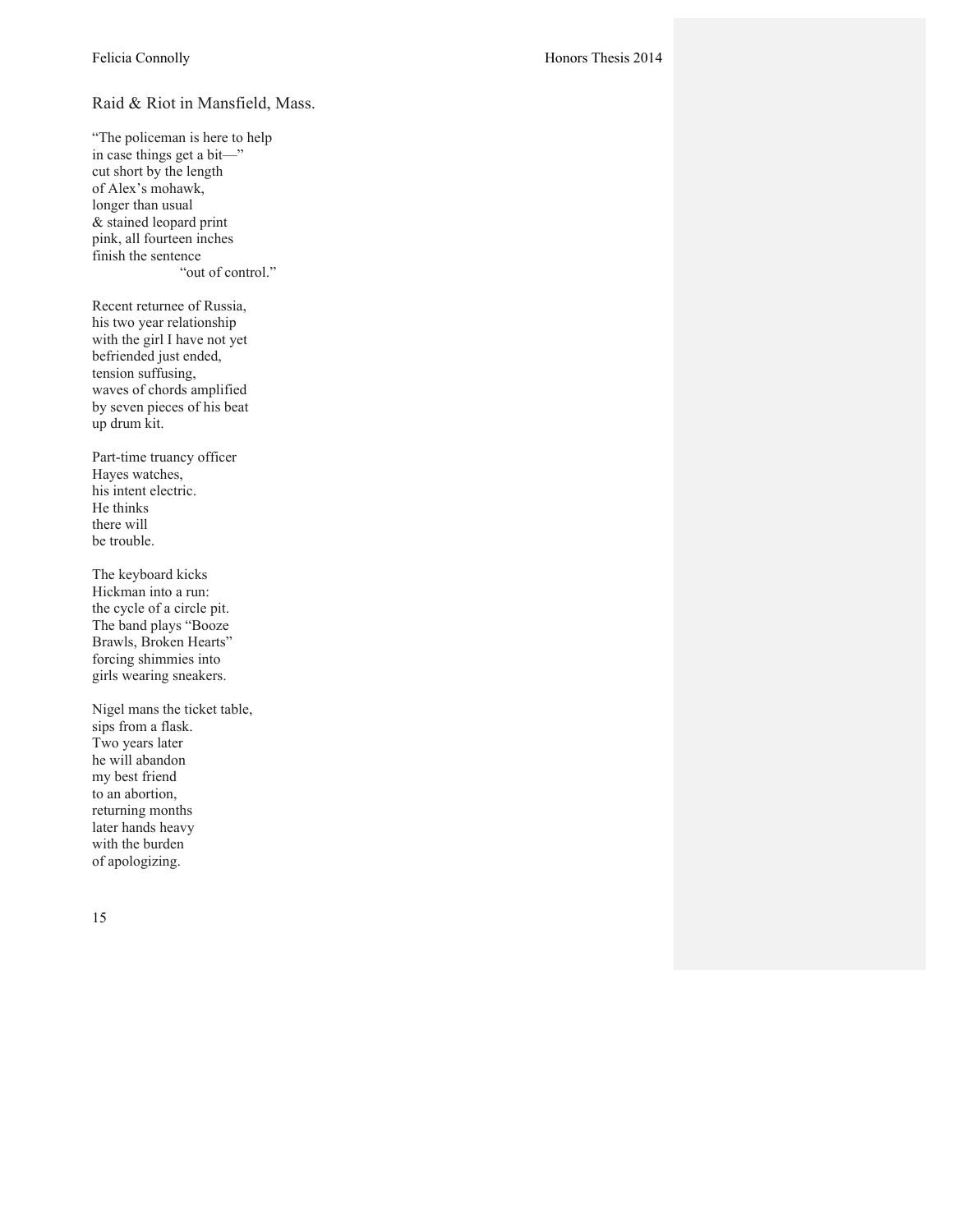A photo of her plastered to the hood of his 98 VR6 is Scotch taped to the insole of his guitar case.

We are an orchestrated silhouette of flailing fists & stomping feet. Our encore: a crescendo of sirens.

Oak doors & steel toed feet demand entrance prompting Hickman's mosh into a mob, a percussion of testosterone flooded teens: a riot breaking loose.

Nigel wields a tuning fork, an impromptu weapon, he stands an interlude between two bodies.

Ryan, from behind, furls fingers onto a neck, is wrestled to the ground is found guilty of a tin foil pipe crumpled in a jean pocket.

We book for the woods, Chris to be arrested one week later for an unrelated robbery.

But I escape unscathed, & walk calmly beside a boy I used to be in love with. We are two of few who don't make the Bruised & Battered list later printed on the band's CD.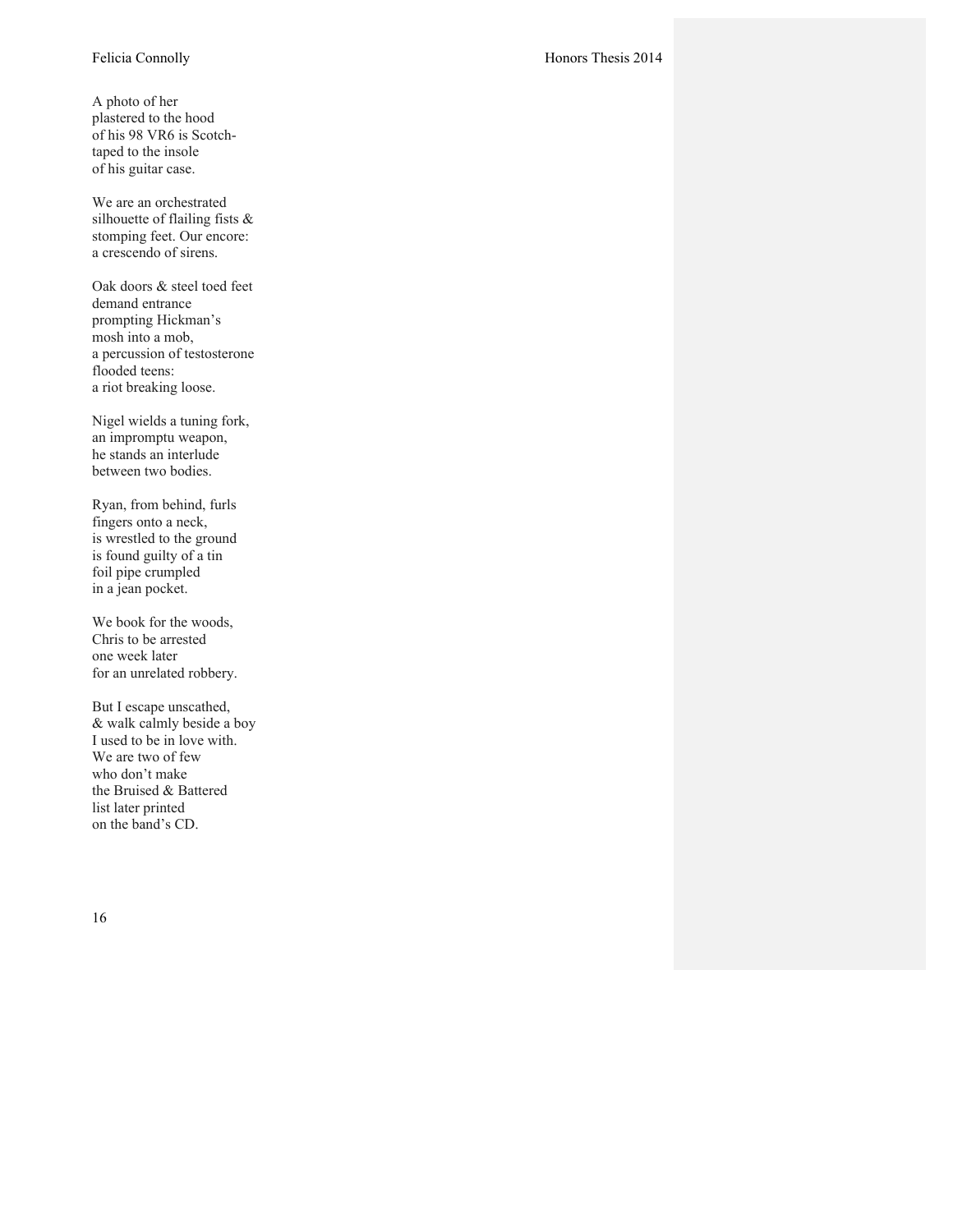#### above the fold

a little boy stands still, the gaping wreckage of his neighborhood eating away the background. he reaches for something out of frame, something we cannot see, something that is probably no longer there.

three Sandy Point names come to mind (the only i can remember). i think of Dzokhar's brother, the MIT policeman who attended my college, but the boy is not reaching out for them. he is searching for lost toys & missing classmates.

the boy on the news is lost. he is sad & soft & broken the same way as you: orphaned early of everything stable, searching for something whole, outstretched arms a symbol of hope to anyone not looking close enough.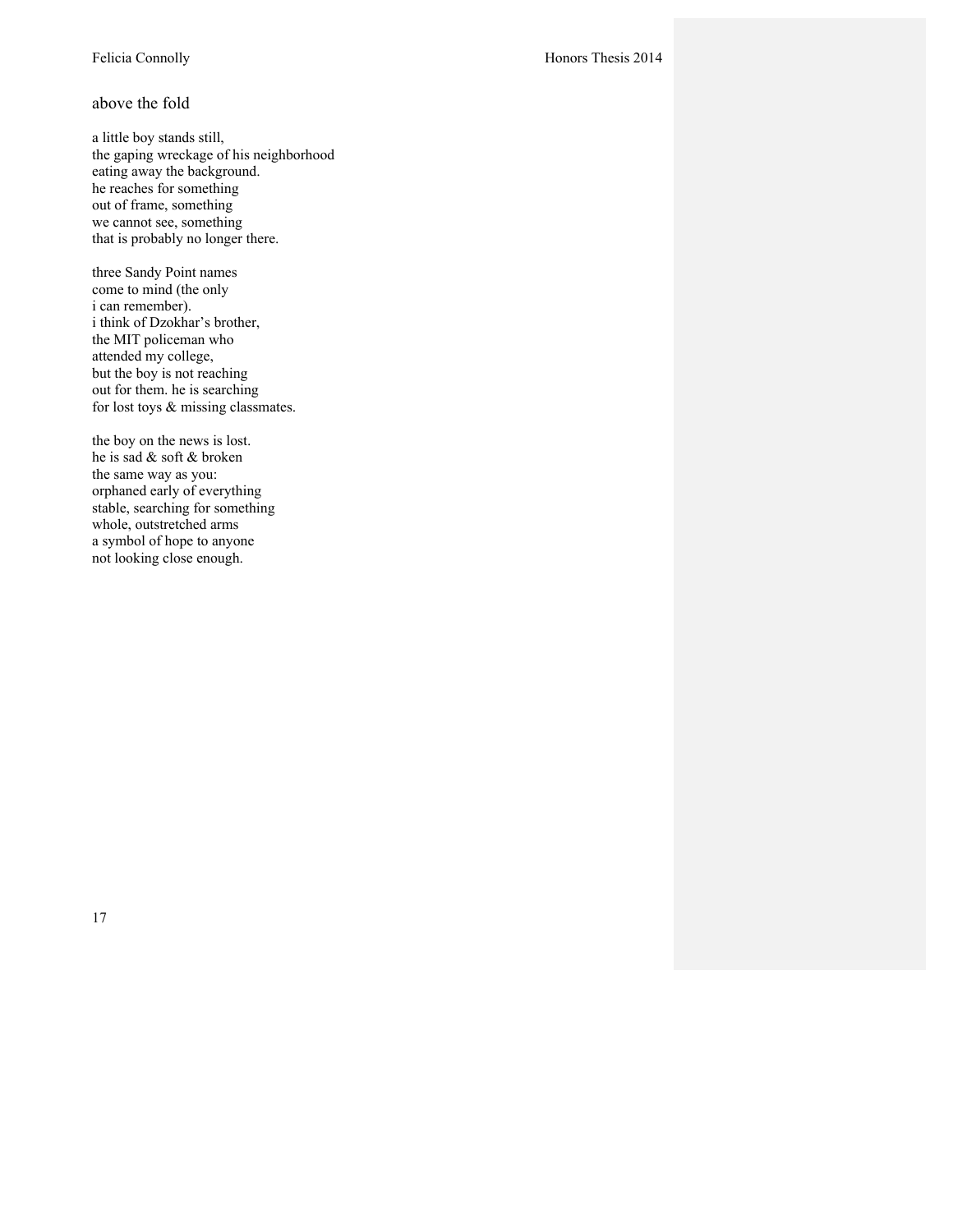# pulled tough

my sister & her husband glare into guts of a glass womb showcasing gluten & sugar free chocolates. my sister would please the diabetes if only she'd pick these duller, flatter, darker candies compared to sugar treasures of the case beside it: the coconut macaroons & cocoa almond delights, the chocolate dipped smore, later confiscated.

but i am not looking at her, or thinking about insulin injections of later—i am staring into you, my mother, standing before the cellophane window of the same chocolate shop while we are on vacation & you search for the man who is leaving us.

you stand alone on that busy sidewalk, tourists in the foreground, surrounded by everything foreign, a taffy puller in the window behind you; the taffy itself pink soft smooth, stretched over & over; shiny as bubble gum; it is you, vulnerable & on display.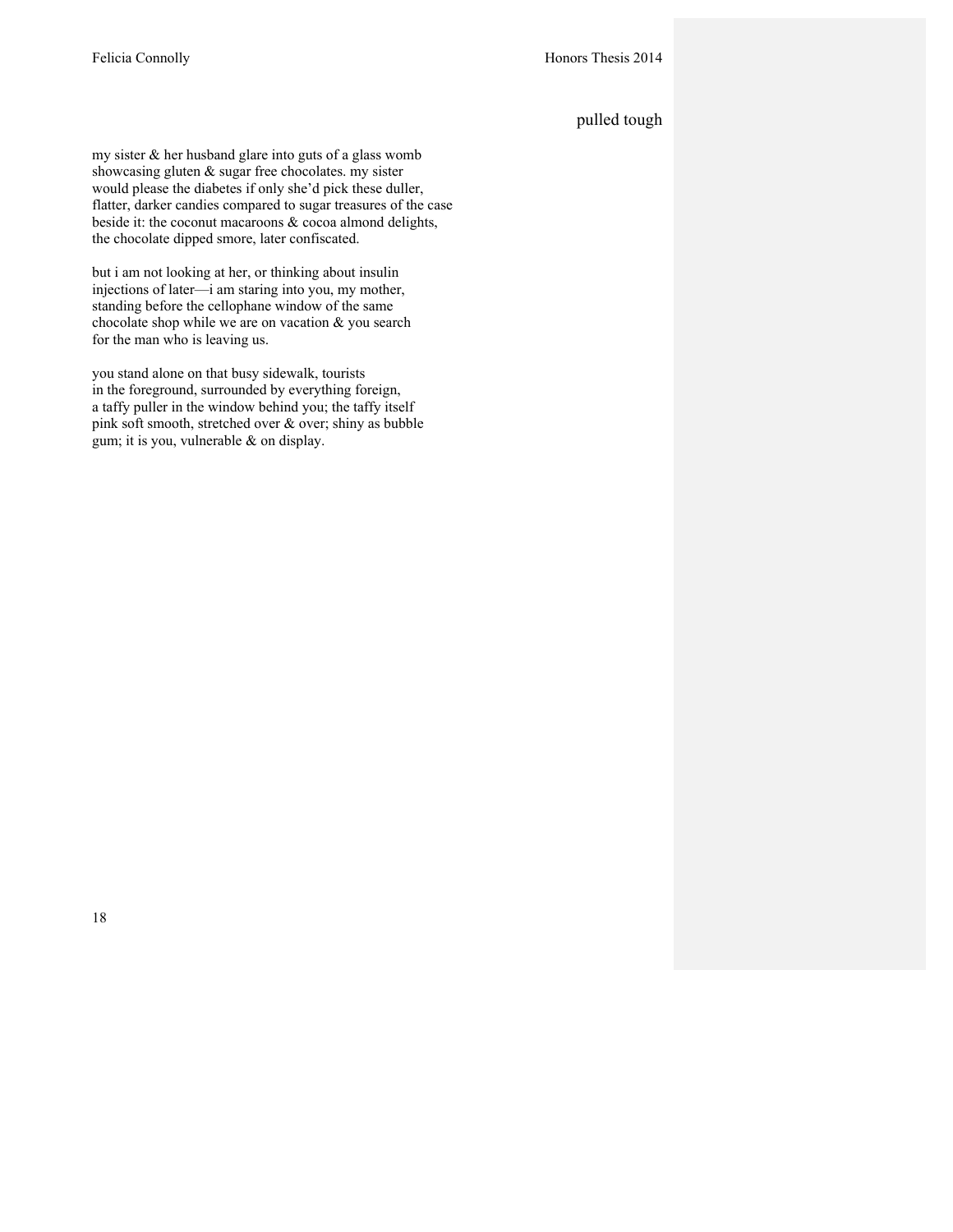# the night you drank gin & tonic

i lay stiff beside you, my head in the crook of your arm. my hand, aching for the small of your back: old habits hanging above us like tree branches.

a photograph taken downstairs: your face surfacing from my shoulder blade, your body slumped between me & the wall as you come to the realization you drank too much. i'm supporting your weight & mine. smelling your skin, listening to whispers saying "i wish i had stayed" the last words falling "with you."

your friends in the background ask how i deal but i am shaking my head, saying "it's nothing"

19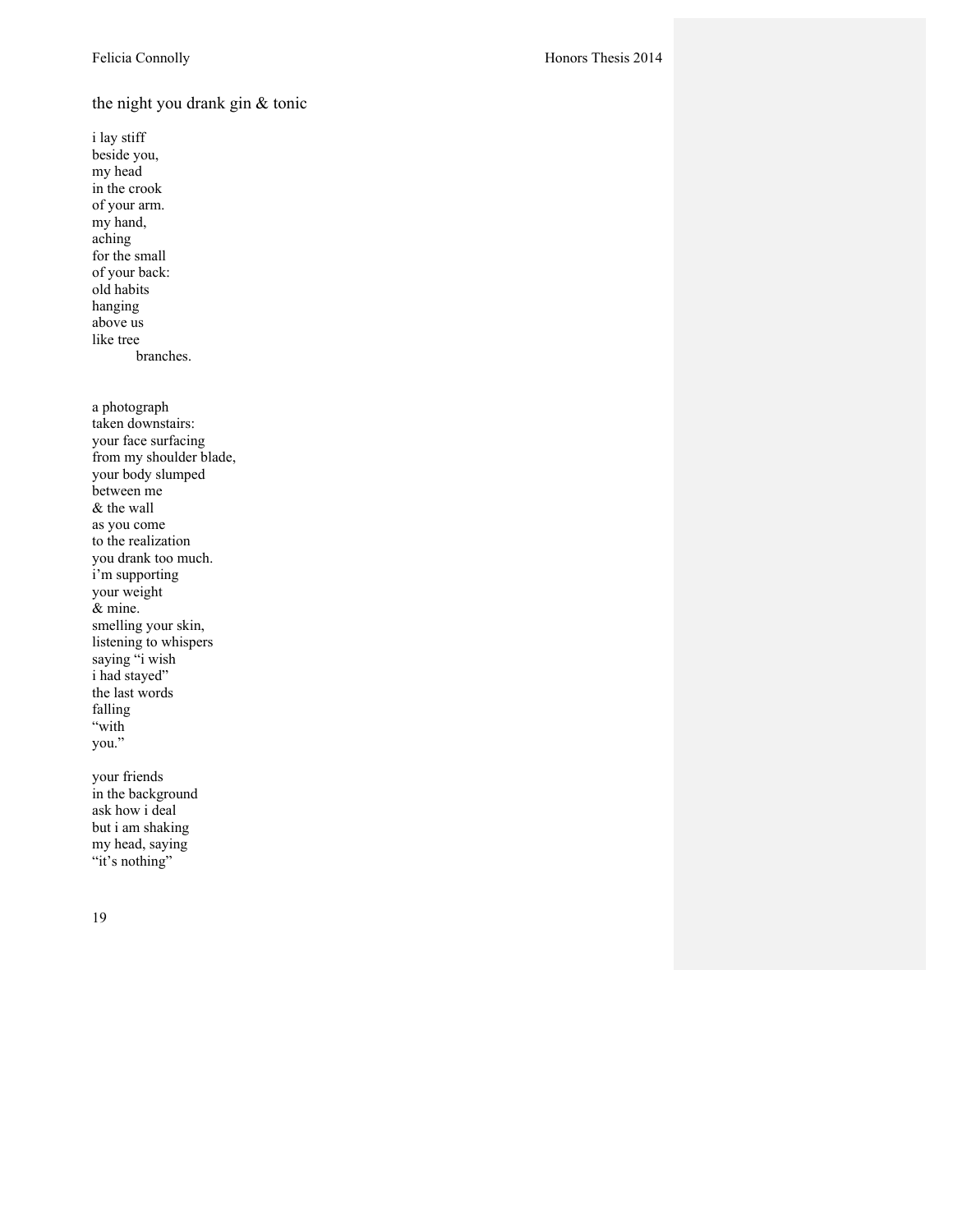because they only hear half the story, only know there was a boy, disturbed, who stabbed drowned suffocated his mom & failed to kill her. they have no idea what this story has to to do with your inebriation. they've no clue he sat front right in your classroom, that you spoke 40 minutes prior & it haunts you.

while you sleep i hear them whisper, wonder if we date because we sleep in the same bed all the while the smell of pot perfumes the house & bedposts knock. they only ponder how well our palms fit together.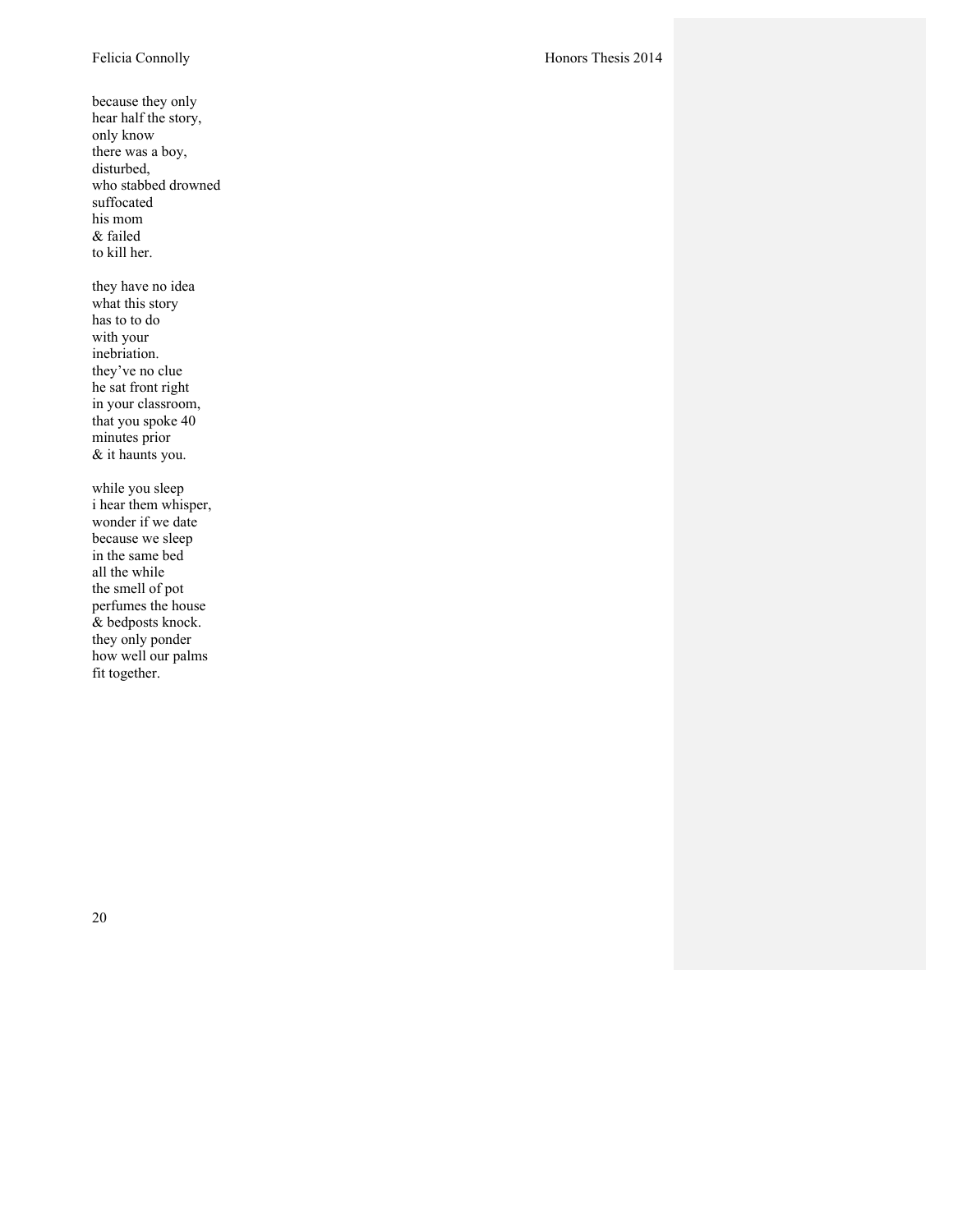how we fall asleep

your sister slept across the hall while you lay sweating on hardwood: the mediator between broken man & tainted niece. the breeze of AC through his handleless door knob no relief to the scorching of skin under cracked ceiling fan.

you tell me this story standing in the same hallway, twelve years later. it is the last night anyone of your family will step foot here.

i am reminded of nights beside a bed not belonging to my parents, wondering whether my mother would survive till morning  $&$  imagining someone holding my hand as i fell asleep. it was you, i think, reaching from cities away.

years later i lie awake in the home my dad sleeps in with his new girlfriend, even allowed the memory of kissing you in the snow at my windowsill; my first loved etched into these walls.

so i think of your bed, mattressed under the pane of your uncle's old bedroom & remember that once in our lives we were needing & loving each other.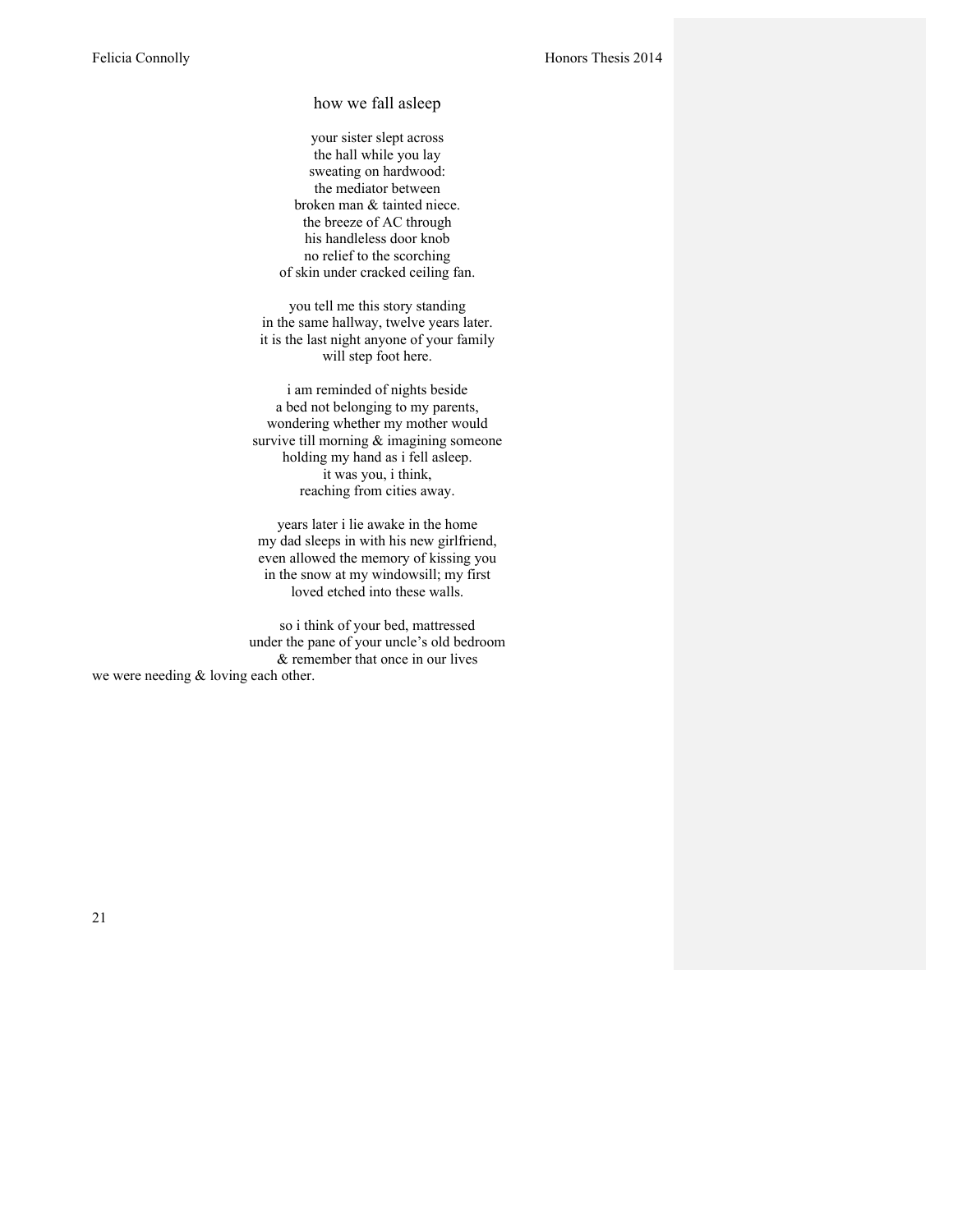a matter of conversation *after Dean Young*

*the results of this test will be kept confidential* i say as we sit in her beat up blue chevy blazer. i am reminded of my first car, also a blazer, but not blue & even more bruised. she is sipping her first latte, my suggestion, & i am thinking *the results of this test* while she unbuckles her seat belt leans forward & thinks (a relief she is 17 & thinking). we are talking about Dzhokhar. she is saying "i feel bad for him." & i am quiet. she hesitates, fears i judge her like her friends fears i think she is wrong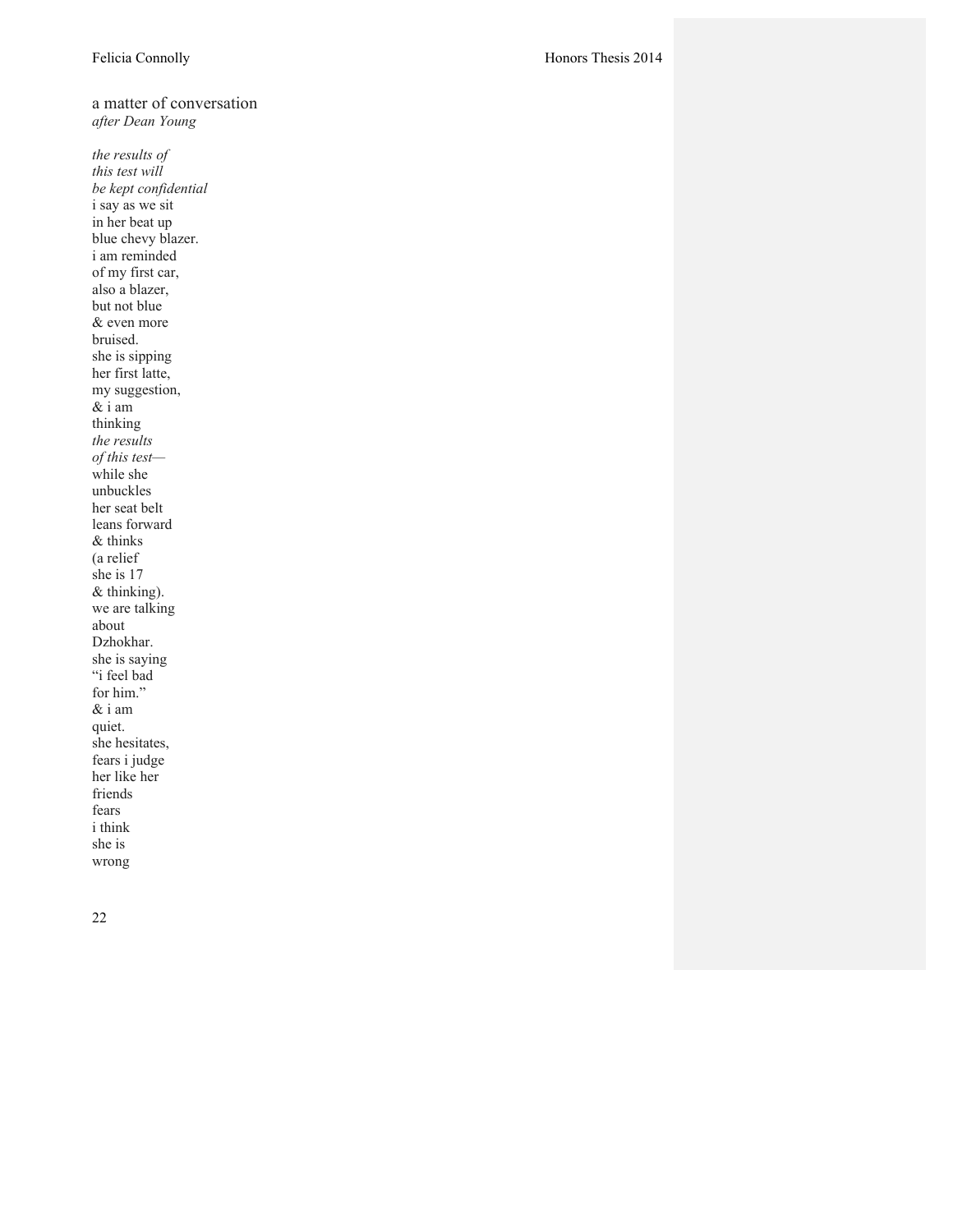but i am saying i am saying "will be kept confidential" & meaning thank you. thank you.

Felicia Connolly Honors Thesis 2014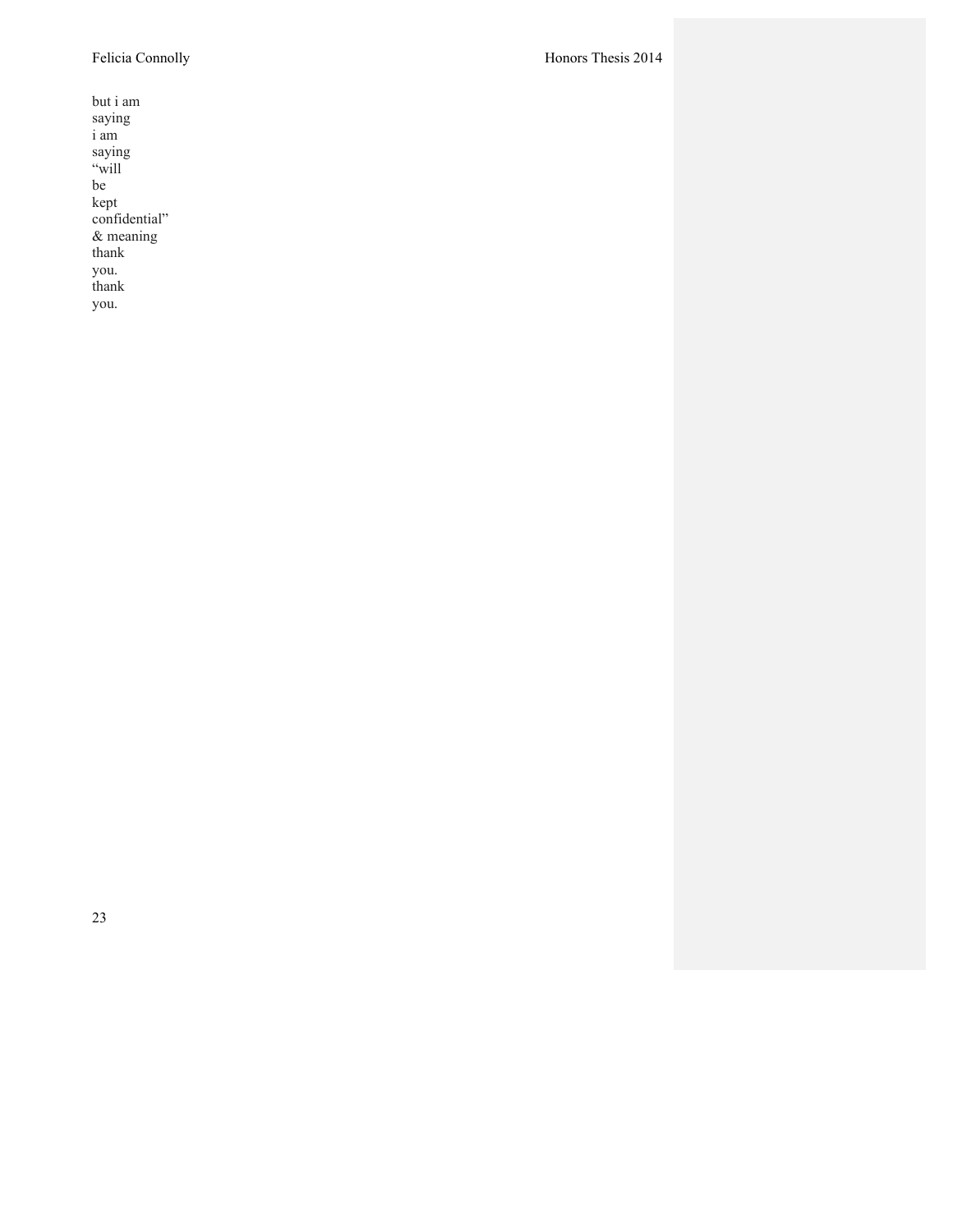the end of Massachusetts *for Josh Grudain & Charleen McFadden*

beach divides the cape around us, extending miles in both directions. we wade through waves at half-mast.

> in the tide pool only one horseshoe crab survives, moves so slowly it could be current

but we'd just as well assume life, else every creature float a rotting shell or bone or gel.

a sheet of ice slips from Charleen's mouth & slides between her breasts.

we drink vodka & lemonade here, at the end of the world. the sun setting on every edge, more sky than earth.

later we will laugh & fall & learn coolers are buoyant when we are separated from land by 200 yards of sea.

we will piss beside the car where Josh parked between one sand dune & another.

we will see a fox, mistake it for a coyote & leave at last when the moon rises in the sky above  $\&$  water below us.

on the drive home fireworks peek between mountains of sand, with no one else to see, we know the show is just for us.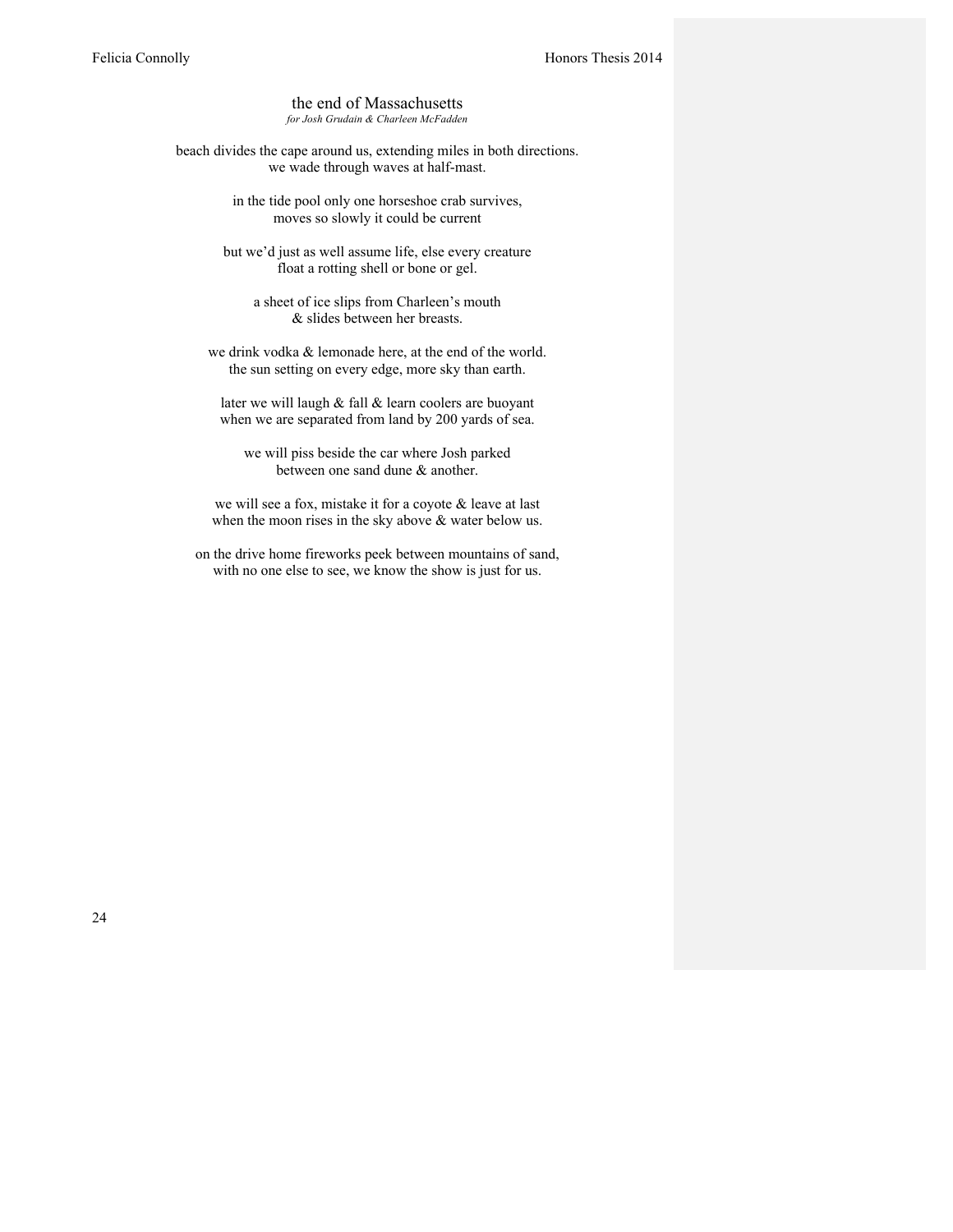#### Torrid Weather

It's freezing & I miss you but it must be hot in Mexico. So you won't be thinking of autumn weather, won't be thinking of my hands in your jacket pockets. It's freezing but I think of us sweating, surrounded by shit, shoveling it between rows of berries & I think about feeding "Baby" the goat who chewed at wooden benches & had to be bottle -fed. All this before we fought at *The Sound of Music*, before Robyn played a nazi, before I fell in love with eight -year -old Eleanor, if ever we had a child...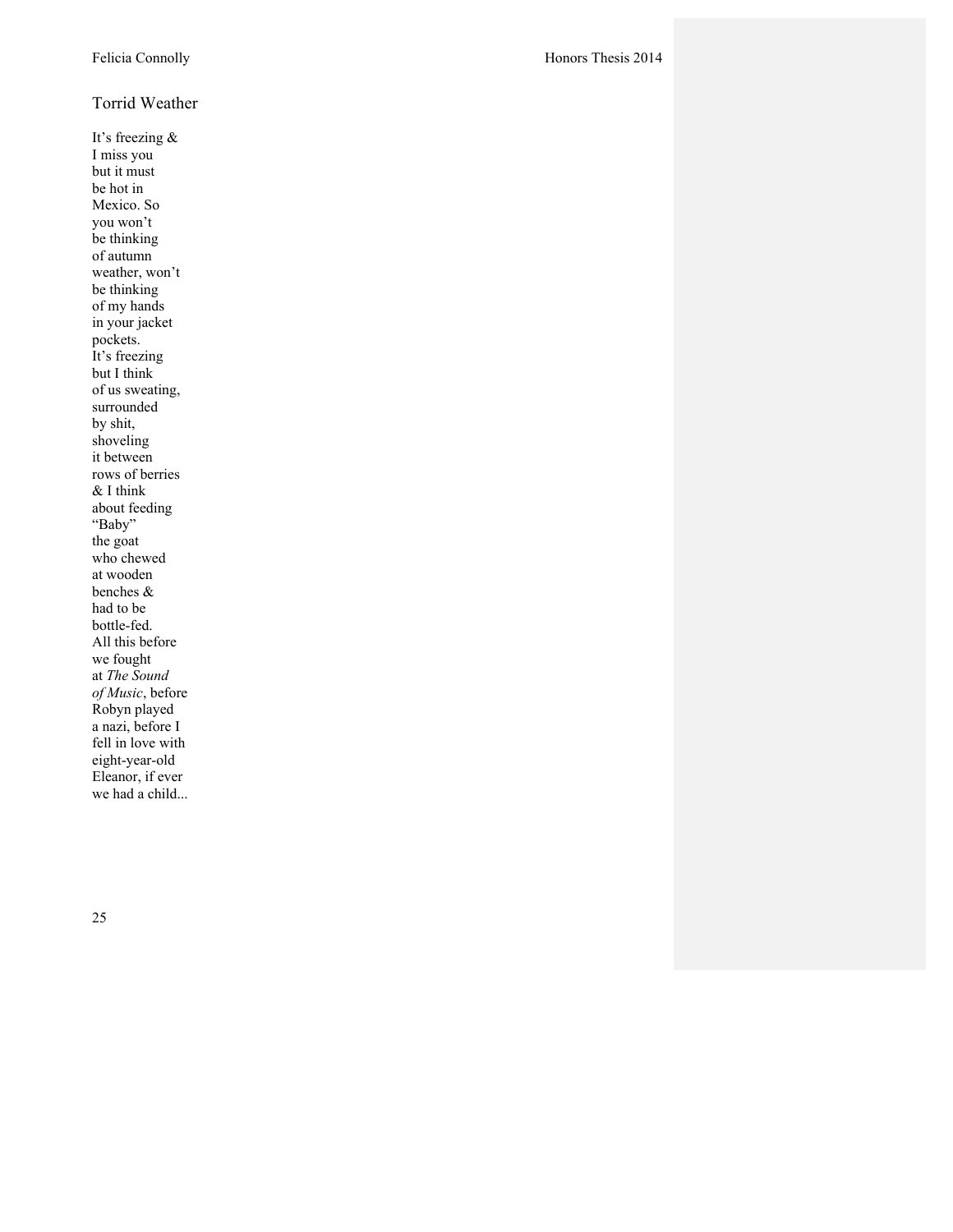#### not waving

at seventeen i almost drowned in the reservoir of my home town; before mom's intervention, before the second near-death car wreck.

someone should've said stop when i fell & twisted both ankles then sacrificed my jacket to the trees, but they didn't. so we swam, some of us carried, to the island half a mile out.

the first time i resurfaced i laughed. nicole, my best friend back then, cocked her head toward me, arms securing her to the back of a man we knew from Boston. she smiled, her blond hair silk in the sun.

the second time i sank, drifted to the soft bottom like a leaf: calmed by the sun rippling through warm water, like a bubble bath back when we lived in a house, back when we had a bath.

if i hadn't thought of you, of arms pulling me from the pool when i was two, or snow when i was twelve, i don't think i would have kept swimming.

but i survived, & sopeck, a boy i went to high school with, drowned instead a day later.

still i can't help but wonder if he never would have gone swimming at all if i had given up.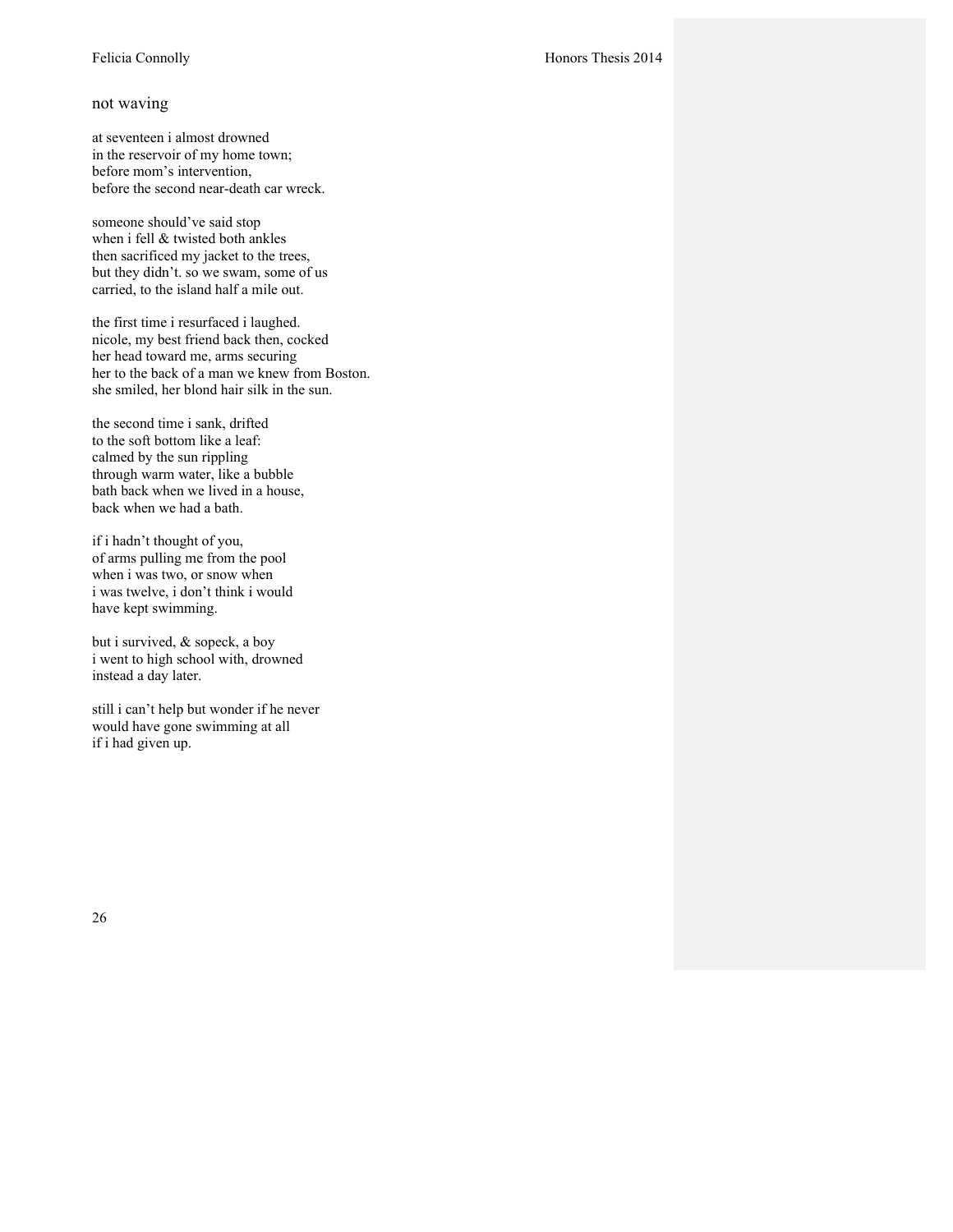#### the day we found your real dad

we woke at the time i used to say reminds me of you.

each of your mumbles blooming a new leaf on the hanging tree haunting your sleep.

we packed quick & light enough to beatthe sun blaring in our eyes the 358 mile drive;

us sunbathed&sunbleached&coffeestainedsleepless.

i wish we'd stayed lost in New Hampshire, searched each empty wood trunk for the copy of my favorite novel you abandoned there for someone else to treasure

one day.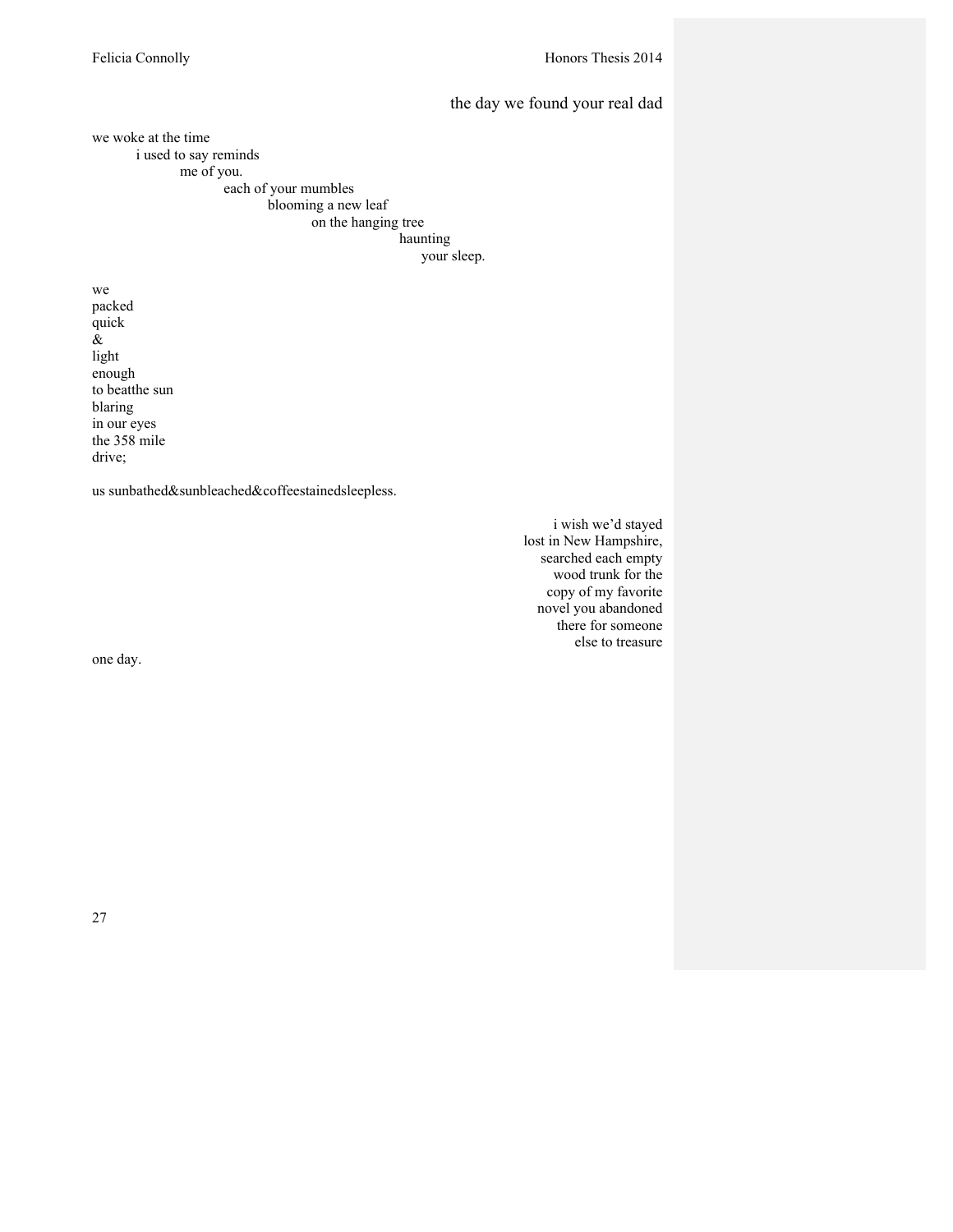#### Felicia Connolly Honors Thesis 2014

# with a view of Holden Park

it was autumn when we flew that stupid pirate kite in the park of the neighborhood you still call the "ghetto," my neighborhood. we didn't talk

about the kiss goodnight at my windowsill the year before or your wandering eyes slipping down my night gown, you saying, "I'm only a man, I think you forget that."

afterward we sat in your kitchen, you showed me what you heard: wind between window panes the humming refrigerator, you asked what i heard:

sirens.

12/10/13 9:08 AM **Comment [1]:** null: Felicia Connolly May 29, '13, 10:02 AM capitals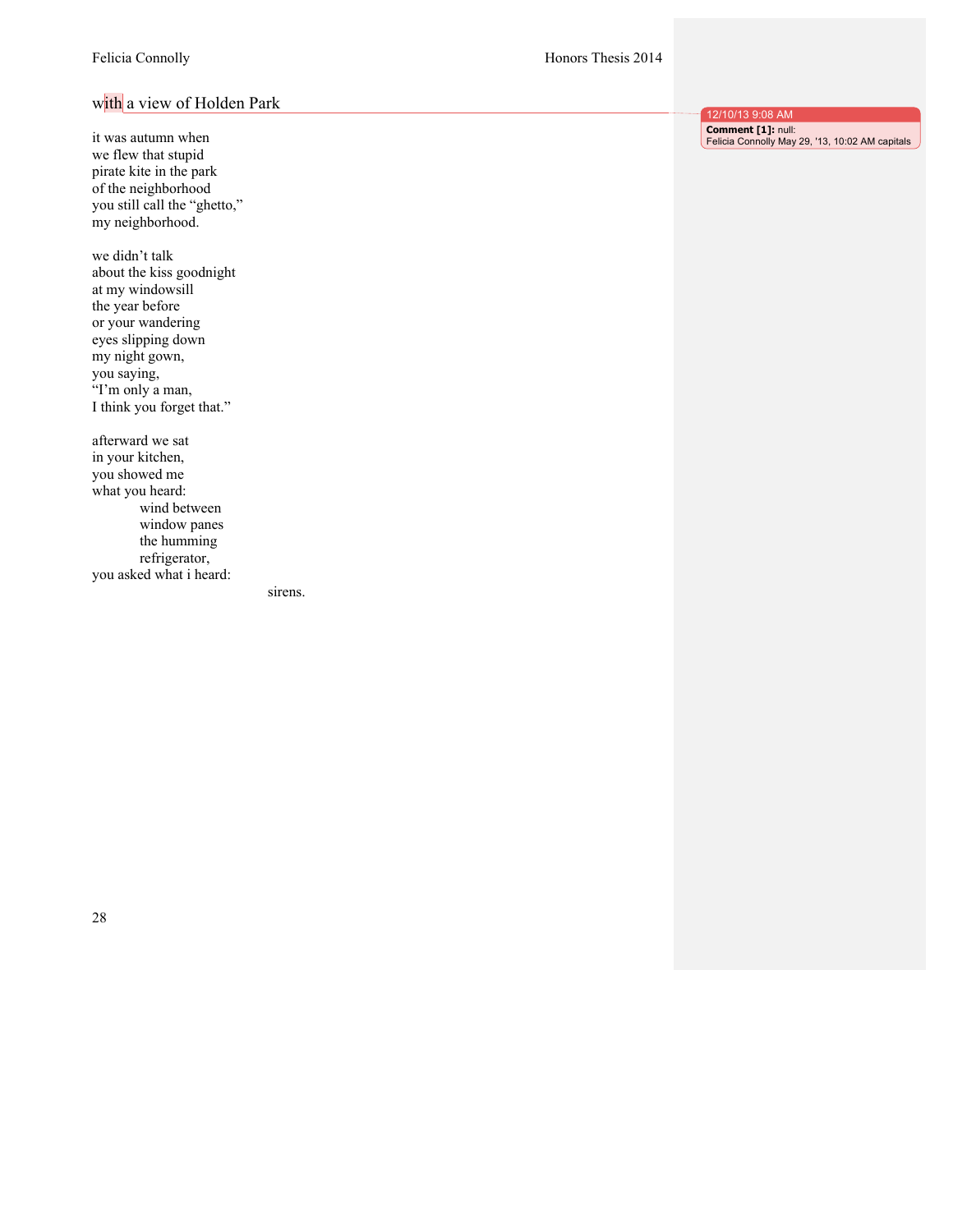#### Kristie

We had been dating six months, you had just made up with your parents.

She didn't give me the look your mom did; she didn't wonder why I was with you.

The last time I saw your sister she sat beside me at *Les Mis*. I can see the styrofoam cup of white wine she snuck in for me nestled in the crevice between our chairs.

She switched seats with her husband so we could whisper between scenes because we liked plays & you didn't.

She called me the first time the pills took you to Fuller Hospital. I was away at school. I hadn't heard from you in two days.

She drove two hours to get me & we drove three hours to you.

She didn't mention the pool of puke your father pulled you out of, but she was the one who cleaned up the shit from the carpet, urine from linoleum.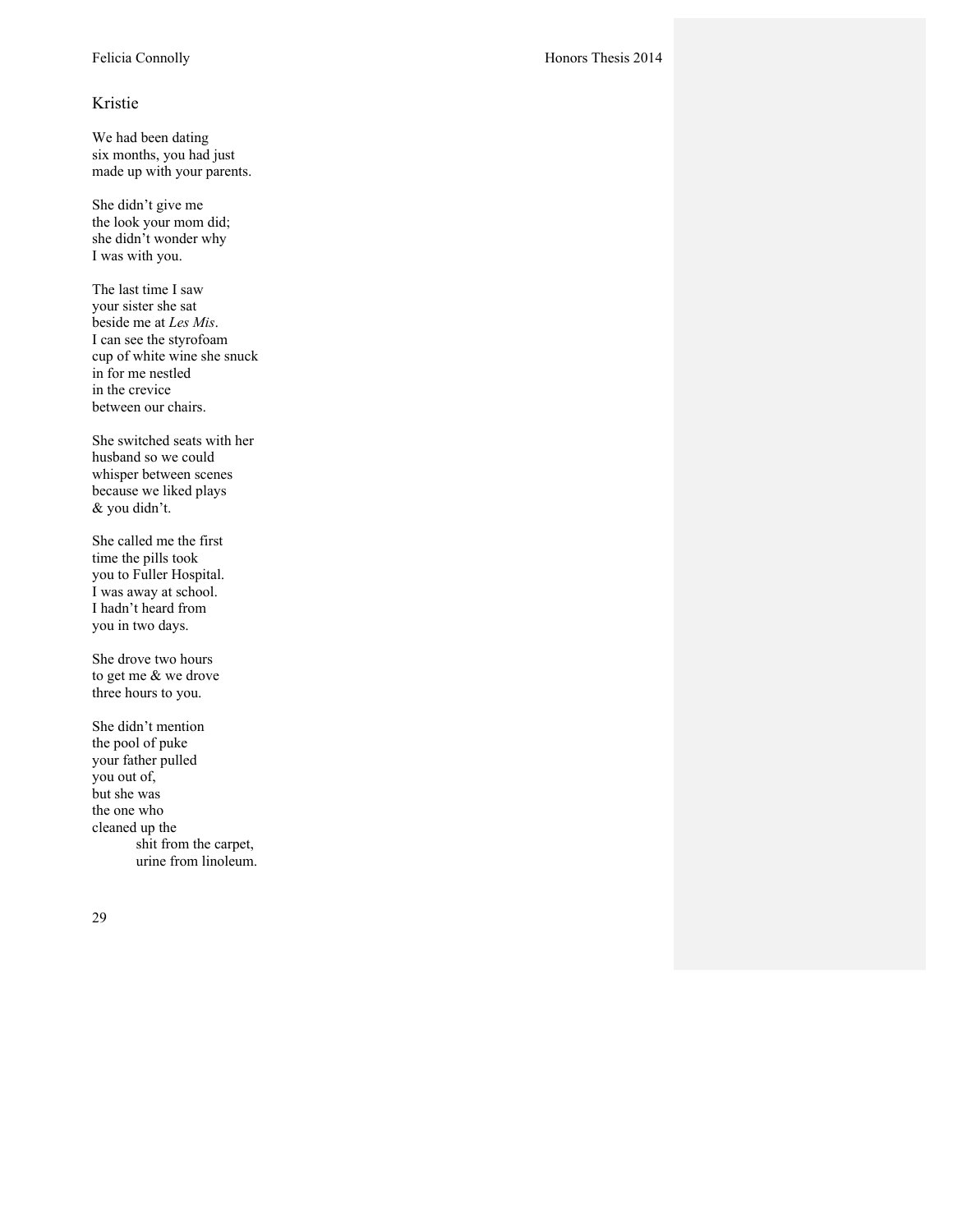She held my hand as they patted me down, as they emptied my pockets, as I talked to you through a film of plexi-glass.

I called her when you started stealing from me too. When my wallet went missing she didn't say "I told you," but held me when the tears came & I said I'd given up.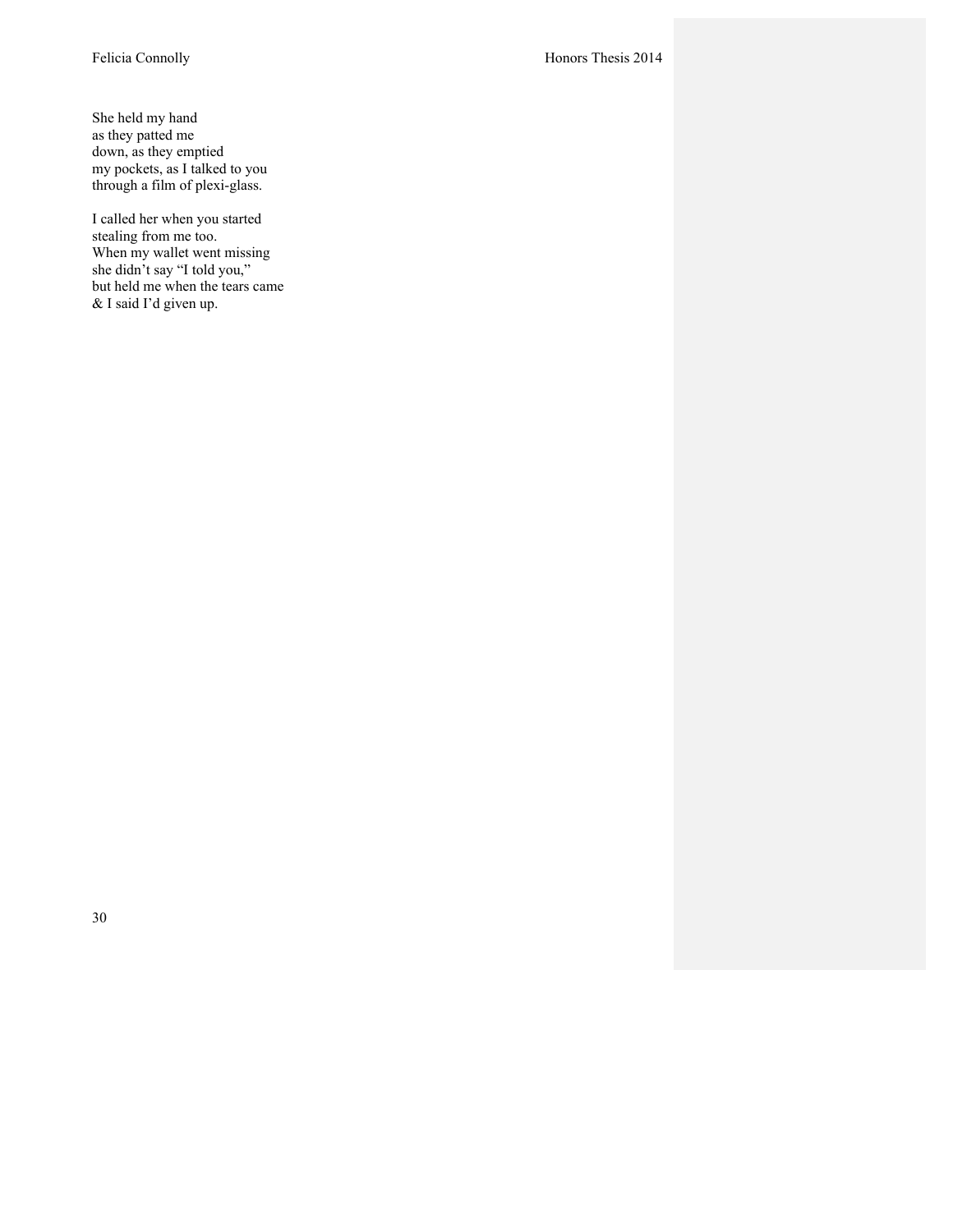#### brushwork

you're the type of painting i'd like to keep quiet, keep stowed in the storage of our basement apartment; the type that spits hues of cerulean blue all over the carpet.

the type kept covered with splotches of white, spilling saffron triangles each one an edge of your body.

the type with a few viridian stripes & misconstrued tones yelling in shades of yellow, in shades of our infidelity.

you're the type of painting i'd like to keep private because i'm a bit ashamed of the aubergine stains of my fingerprints on your canvas skin & the shards of broken promises scorching you umber.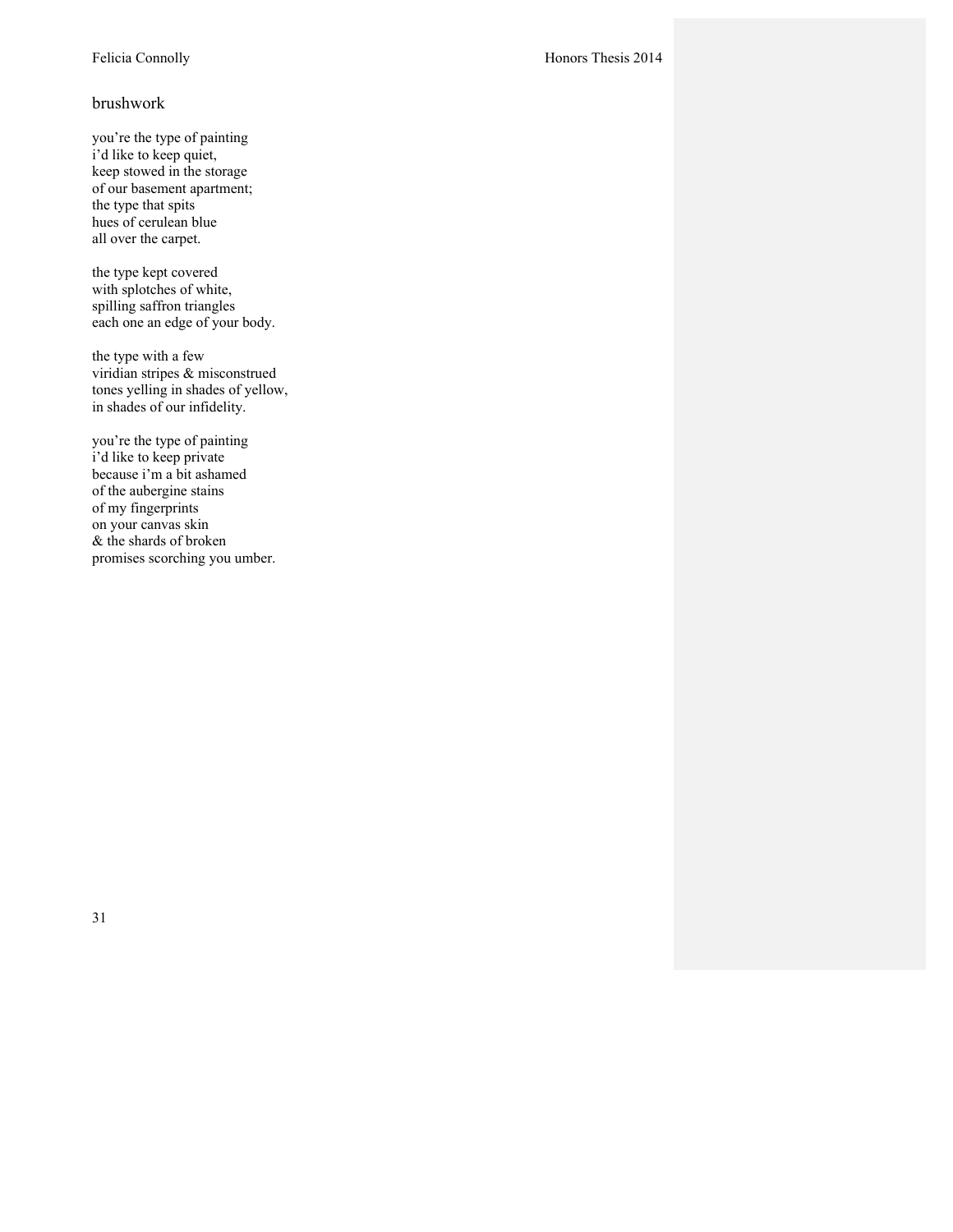## you called from your second sober house

i like the idea of you living cracked between walls, stuffed between tits of a drag queen who stands half a foot over you.

i like that image. not because i feel redeemed by it, but because you have lived in the time we've been apart.

i like the image of you sitting silent in the attic of a silver-painted home riddled with ritalin's leftover children.

i like the idea of a different you, not the 6 foot 2 junkie i fell in love with: of you weighing 160 instead of 110 of you smiling & not faking it.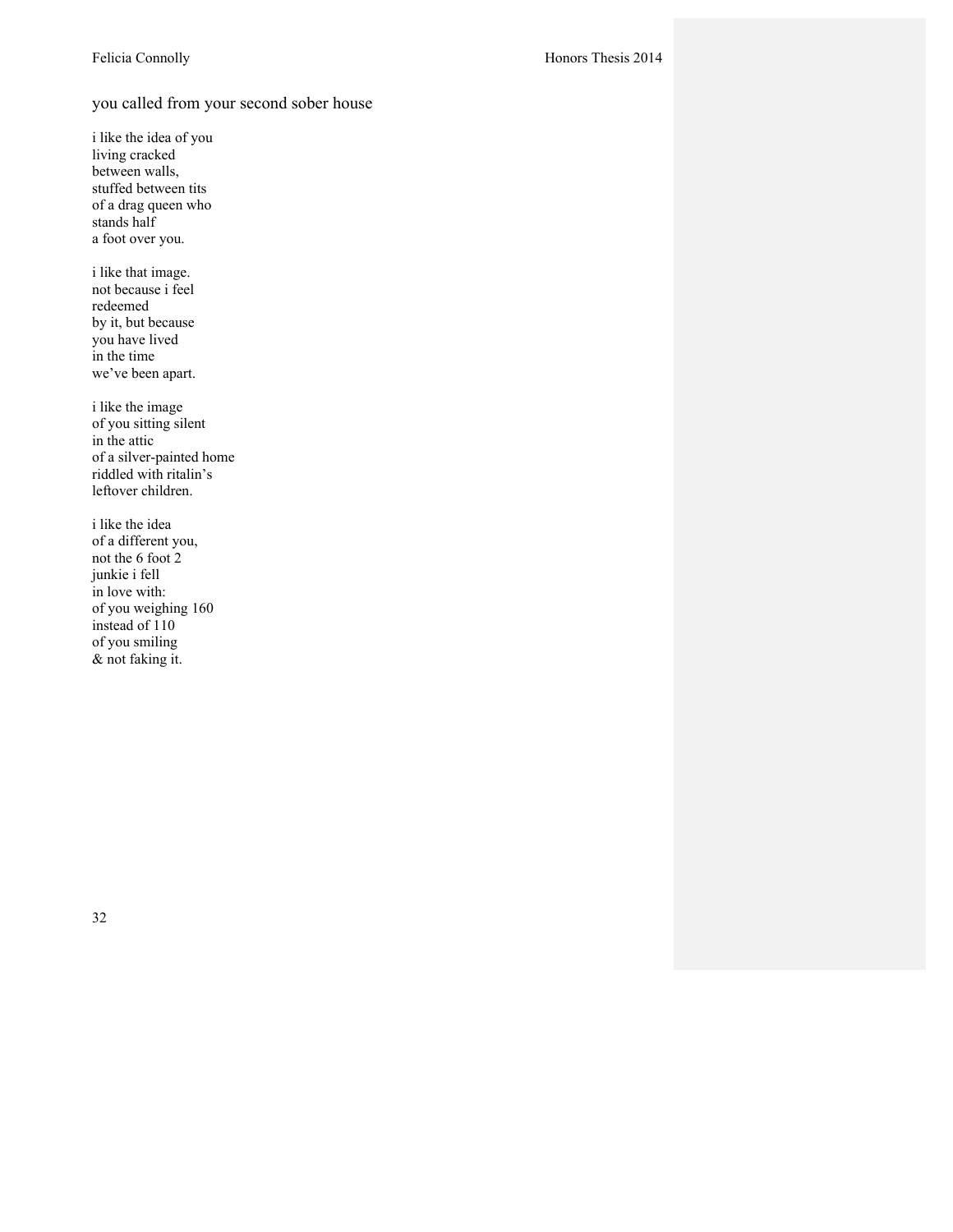#### cost

the man who has so much to do with my Creation does not remember how to live alone.

he donates everything in the kitchen to Salvation Army including Logan's high-chair.

he tells me they price it immediately at thirty dollars.

like always he is realizing the value after giving it away.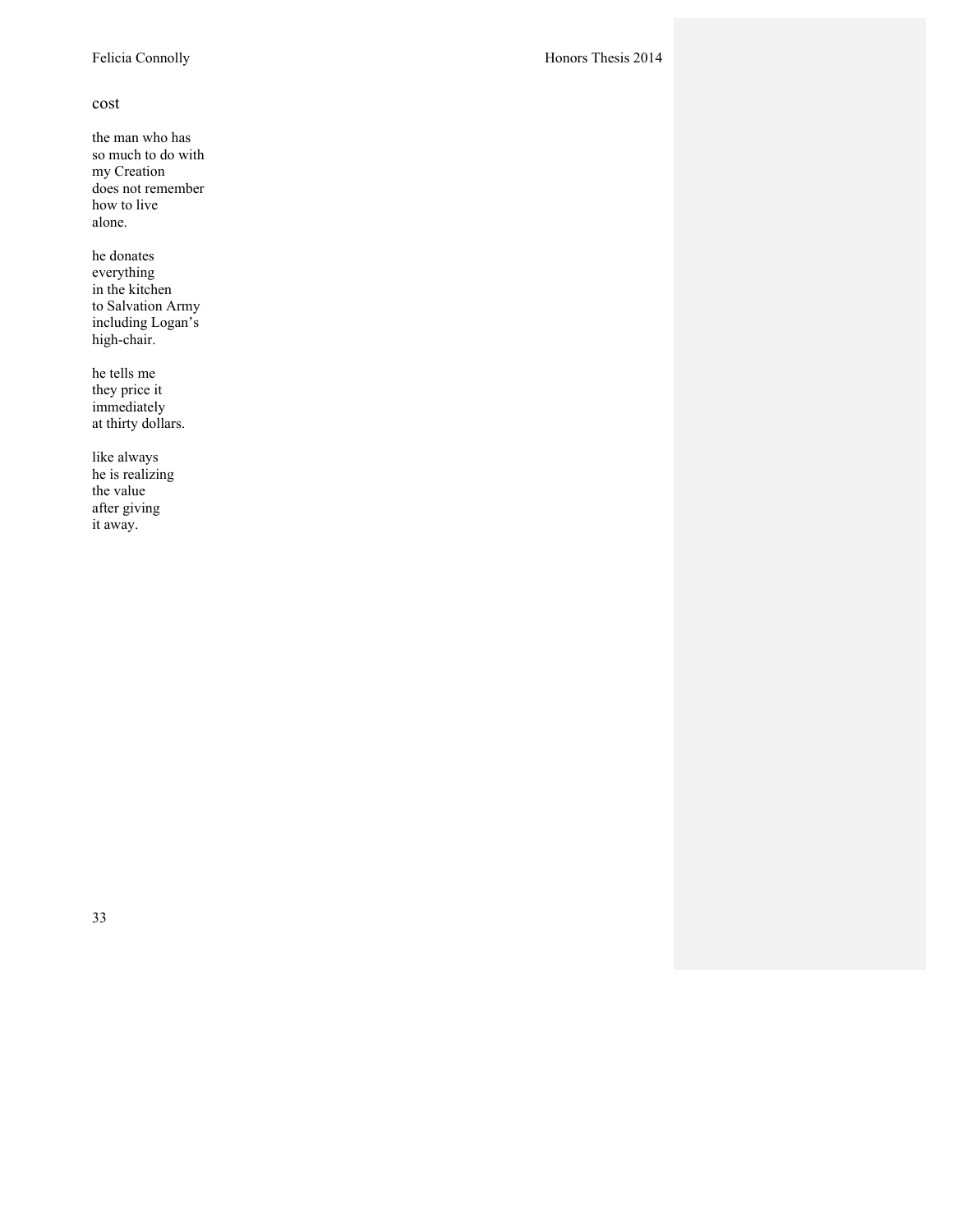#### a history in dog years

mom says Ginger is going blind, but i know she is dying because she doesn't bark at the vacuum anymore; never runs to the door, nails clicking on cracked linoleum.

she is solemn, not like the last dog who went out in series of seizures while we lay side by side on the white lace couch mom brought from the glenn.

i hardly noticed when our first dog died. the collie at gram's when she & papa kept us all, Jazz who barely came home, but whom we loved anyway.

i remember the blue house where jessica picked Jazz from a batch of puppies. but mom insists i was too young to remember, not even one & just figuring out how to crawl.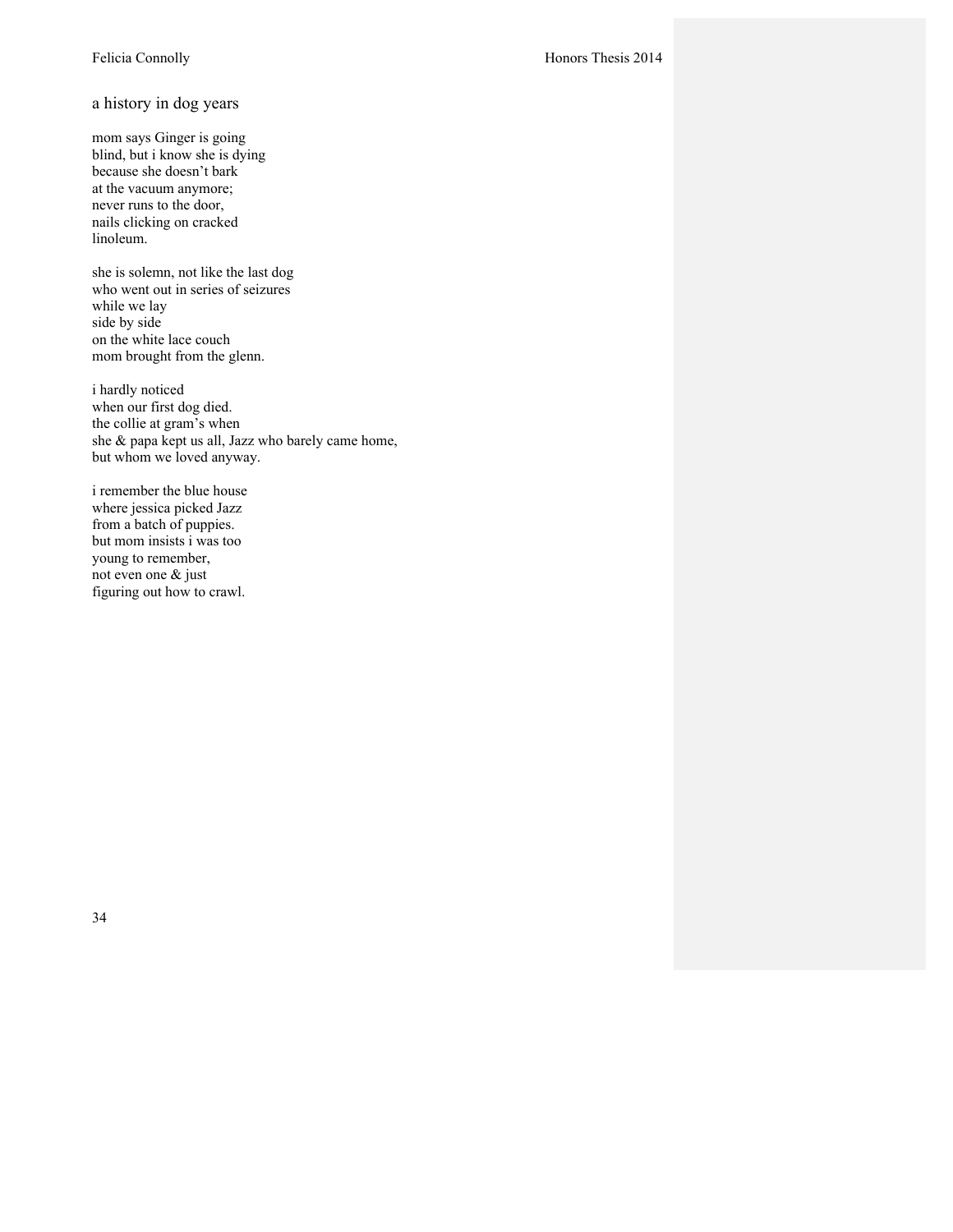the season it begins & ends

holding hands under beer crusted bar tables: hardwood, cedar maybe. each motion countered by the little known fact there has always been something between us.

wrong time. wrong place. wrong words.

because we met under sweatshirt weather: burgundies, tree bark browns & seventeen pound thunderstorms weighing down our clothes; the pounding rain drowning the pounding of my heart as you sweep calloused fingers across my face & find my soul etched in my earlobe.

the drunker you get, the closer i become to kissing you full on the mouth.

too much. too forward. too rapid.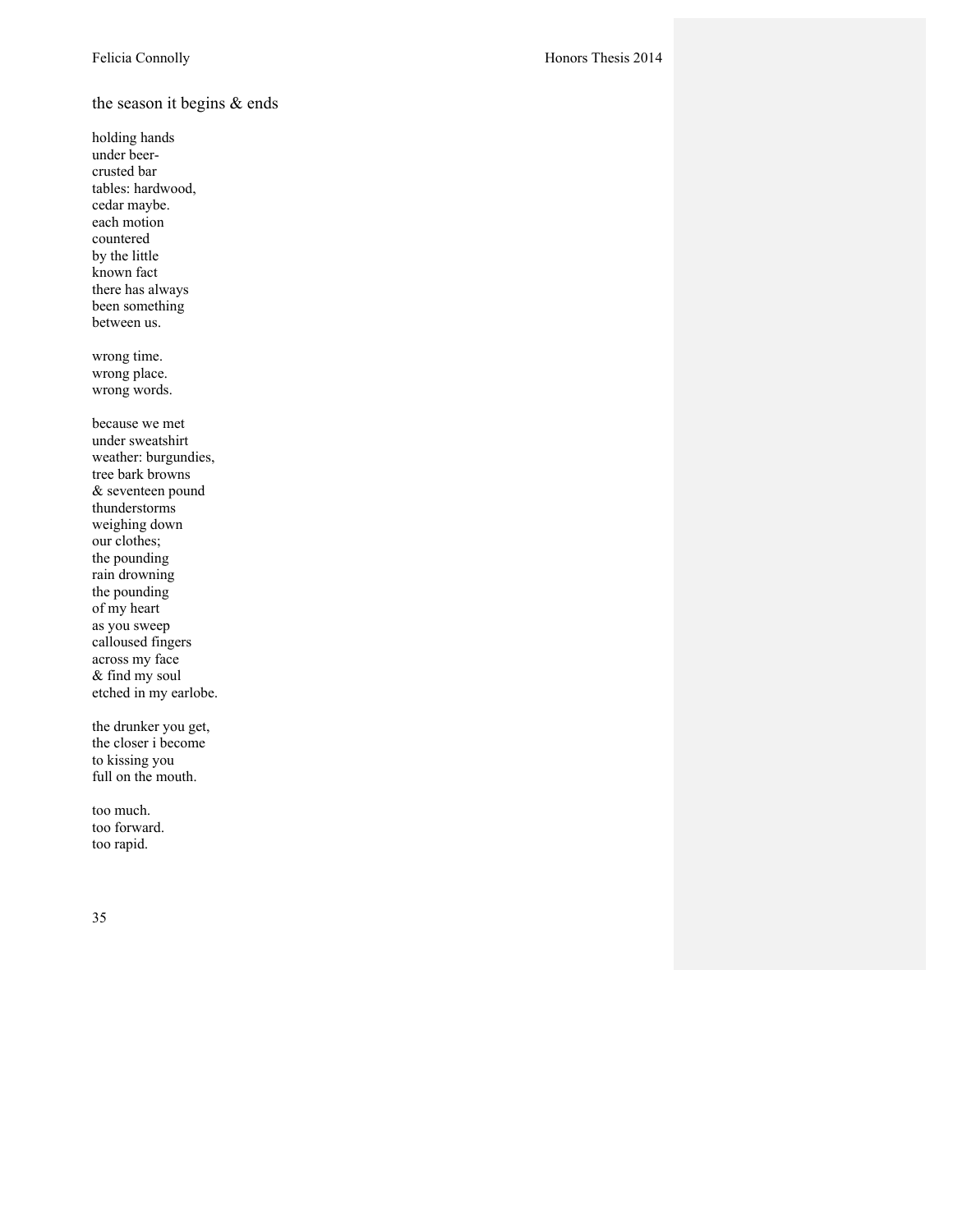& so i back off again & we keep running in this back assward circle.

Felicia Connolly Honors Thesis 2014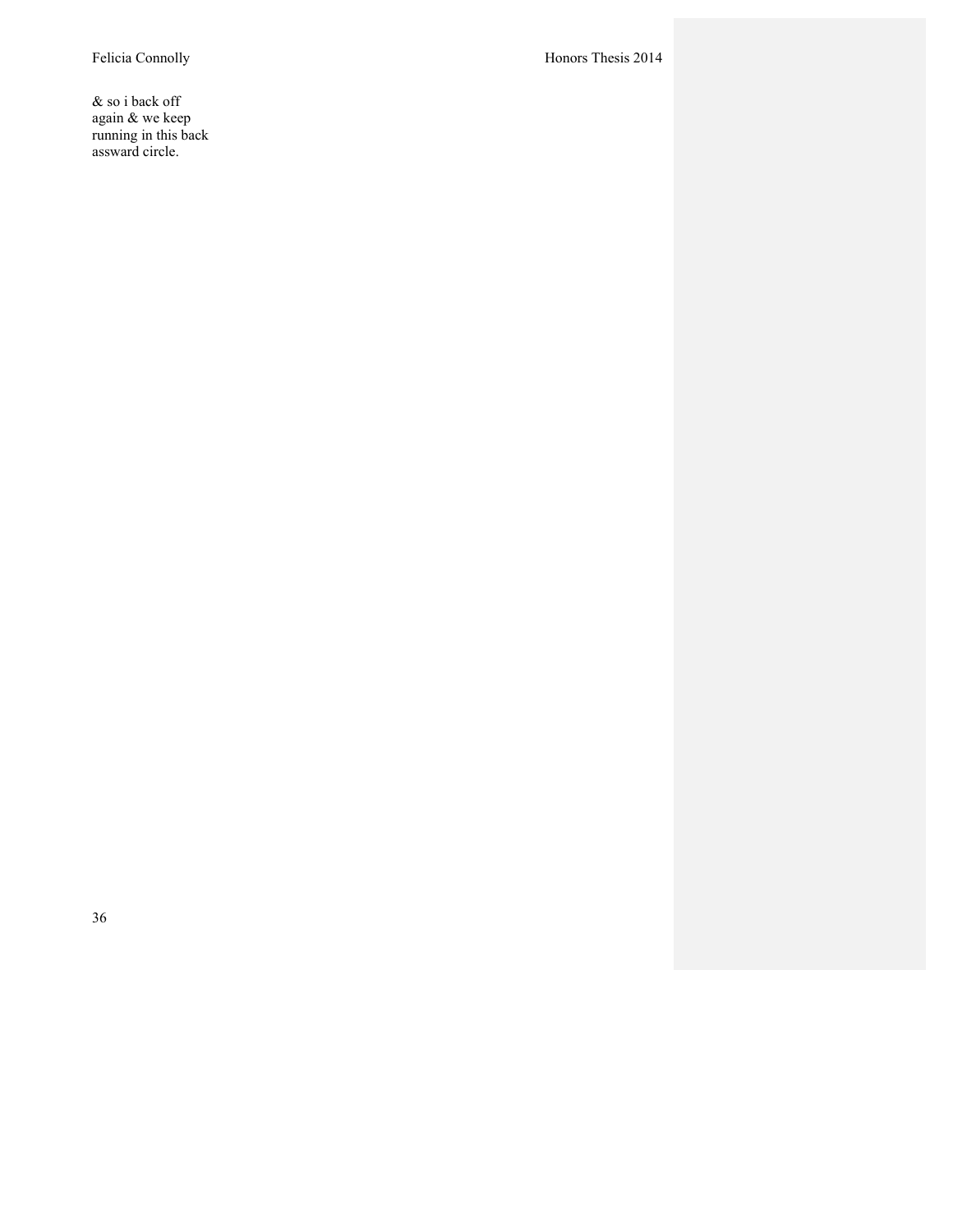#### when we slept in bunk beds

- no matter how many times it goes through the wash, this shirt still smells of you: breezes of salt water & the musk of time breathing deeply in your closet.
- my thoughts driving through the mid -west, past suffocating california winds; an endless road trip, from which you fail to return.
- i think back on the night i spent alone in your bed, finding pages stuffed between ceiling tiles. i read until the sun grasped fingers at the top bunk & you walked in, shoulder jutting from the very bones of your delicate body.
- snow fell through the window, ashes billowing from a bonfire. we didn't know that four years later i would collapse into your same patterns. i would love an unlovable man, i would be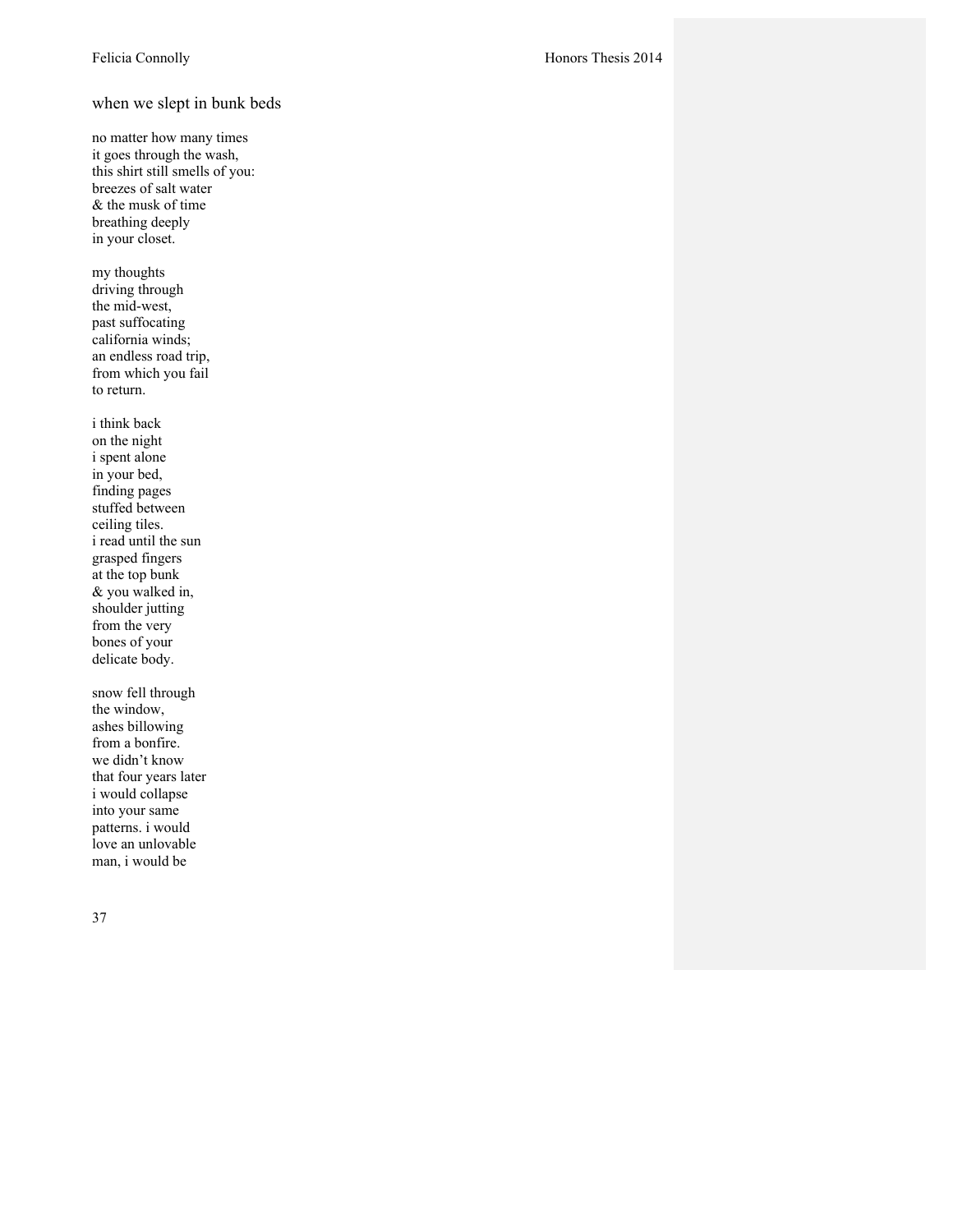crushed between his fingers he would spit in my face, push me, he would break my shoulder too.

& i will never know what you thought about that day on the sand burning through our flip flops. i could see the intent in your eyes, the secret pursed between your cotton candy lips. were you wearing this very shirt?

Felicia Connolly Honors Thesis 2014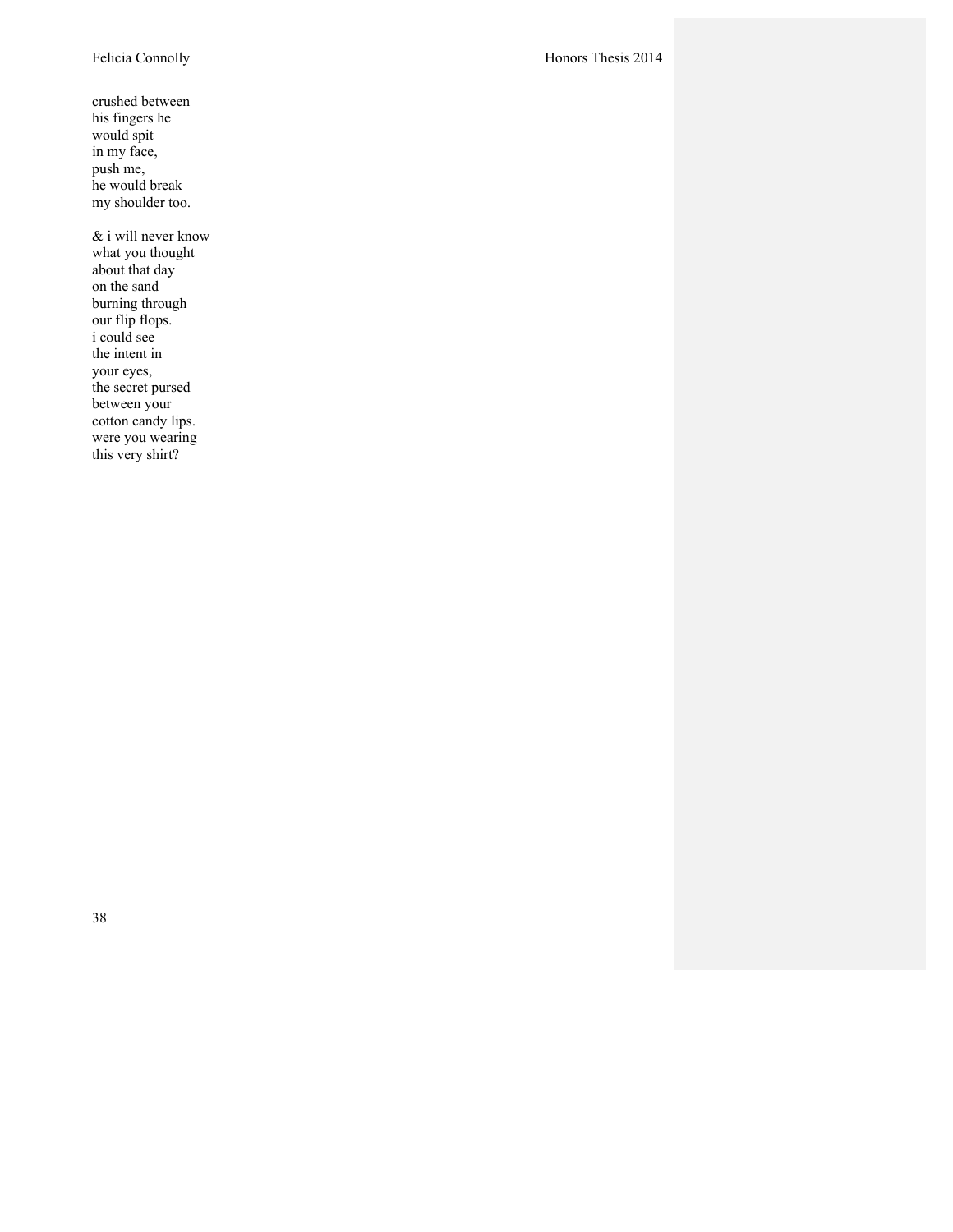# Gridlock

On the worst day your hair is short again & I hate it. You've lost weight. You smoke twice as much.

The bed of your truck is empty but for our bodies. We are as still, damaged & rusting .

Silence sucks your skinny trailer into the darkness of farmland. We are alone, but you don't kiss me, are unsure how to after loving someone else.

Years of acrylic paint & accidents wedge into the night between us when you tell me you are junking the truck.

As if she hadn't carried you to graduation, your grandfather's funeral, to my house, however hammered.

You slap your palm against the window I used to peer at the moon through & say "I think it's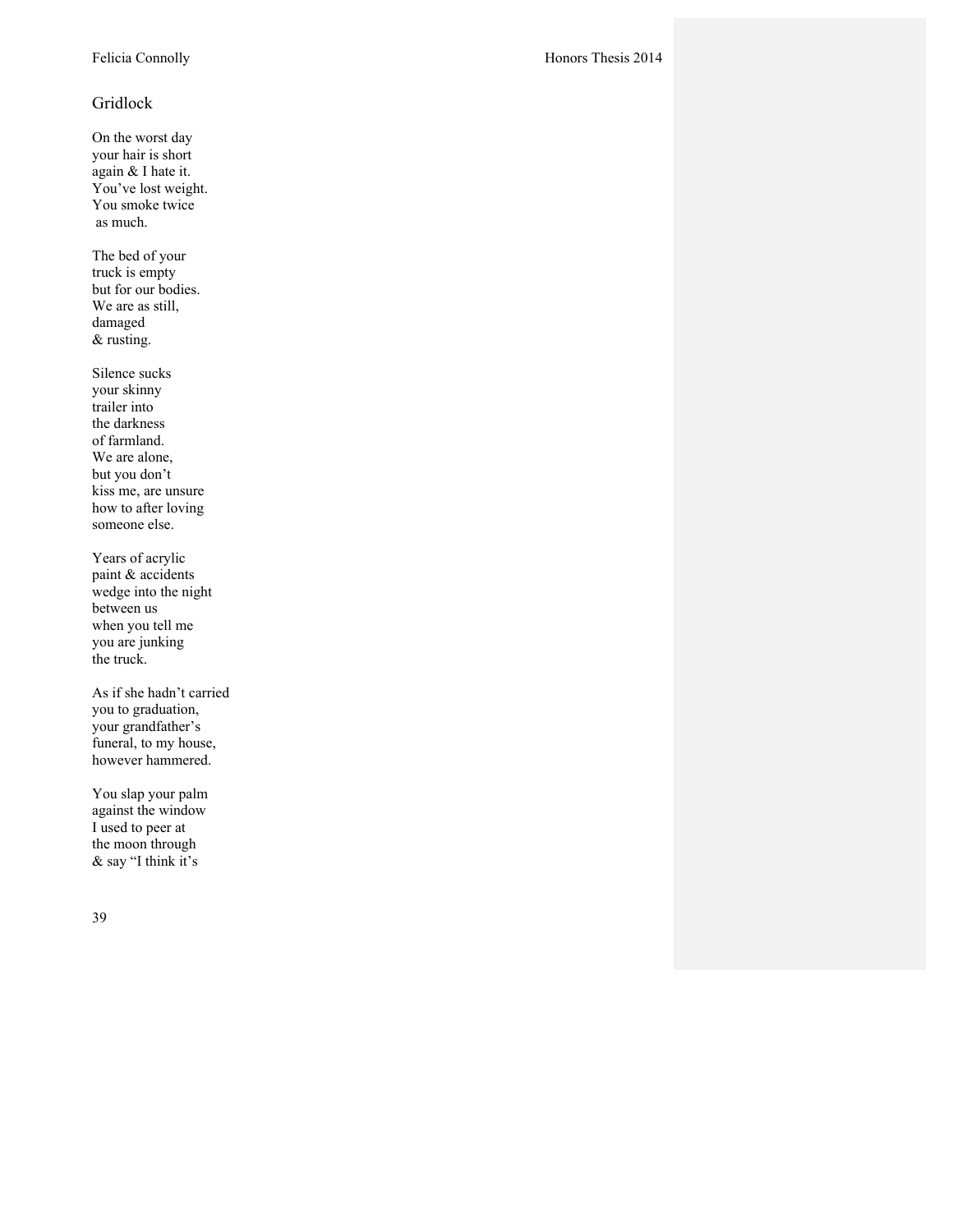time to move on."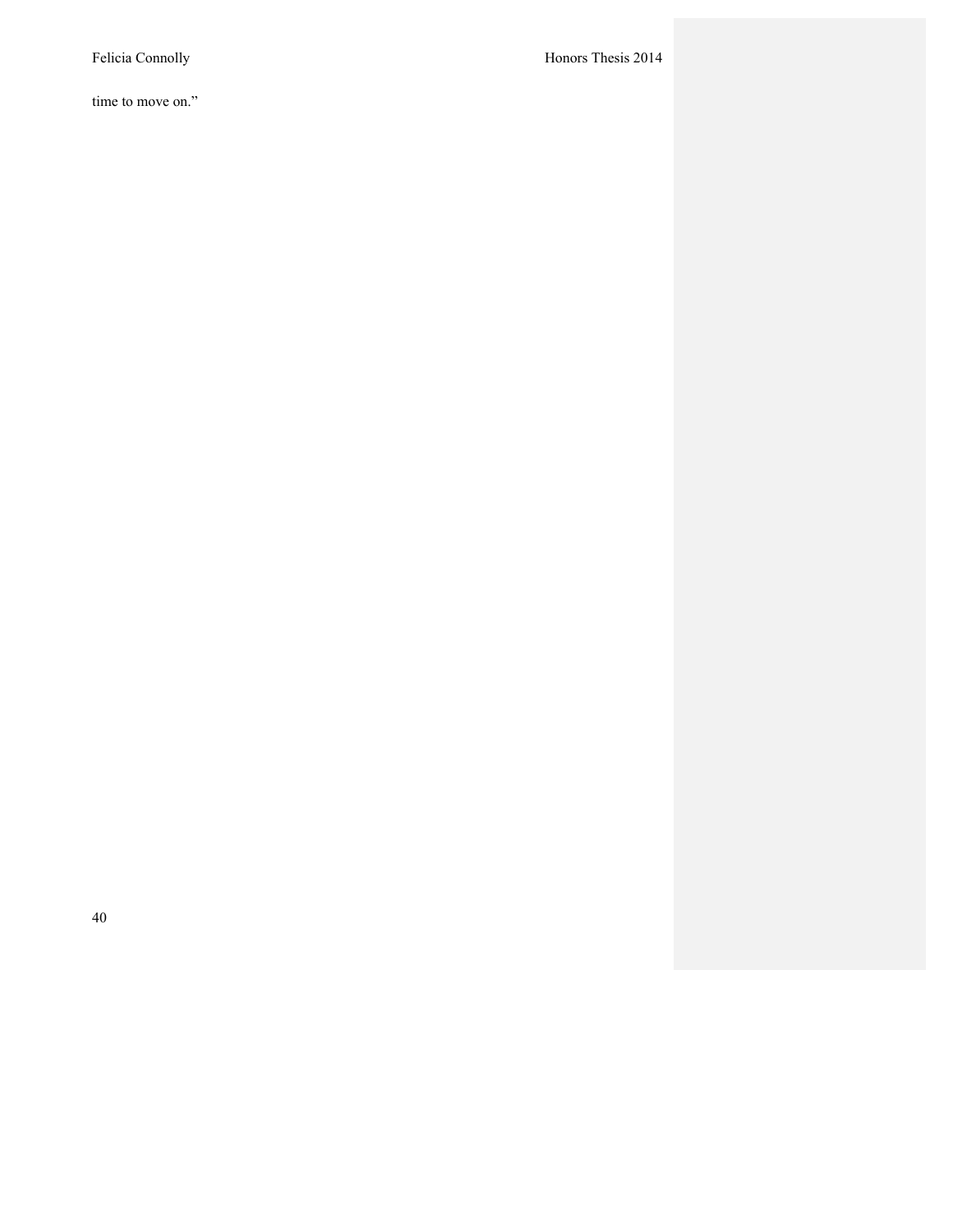Did I claim to be the world's greatest woman? Or promise to forever say please & thank you? When did I tell you I would support you no matter what? Where's the contract I signed promising I would never say no? What planet were you on when you believed I would blindly accept your words, & do women really do that there?Where did I write that I would never belch, or sing in the shower, or lose my balance in public? In what handbook did they promise your woman to be submissive understanding willing When did "I love you" become a tool of seduction? How many years have you spent knowing you never wanted to marry? How many days have you lied into eyes? Forged phony stories of sticky fingers, an open chest cavity & a love story not of your flesh tissue blood breath? When will you come home & say you were worth aching over?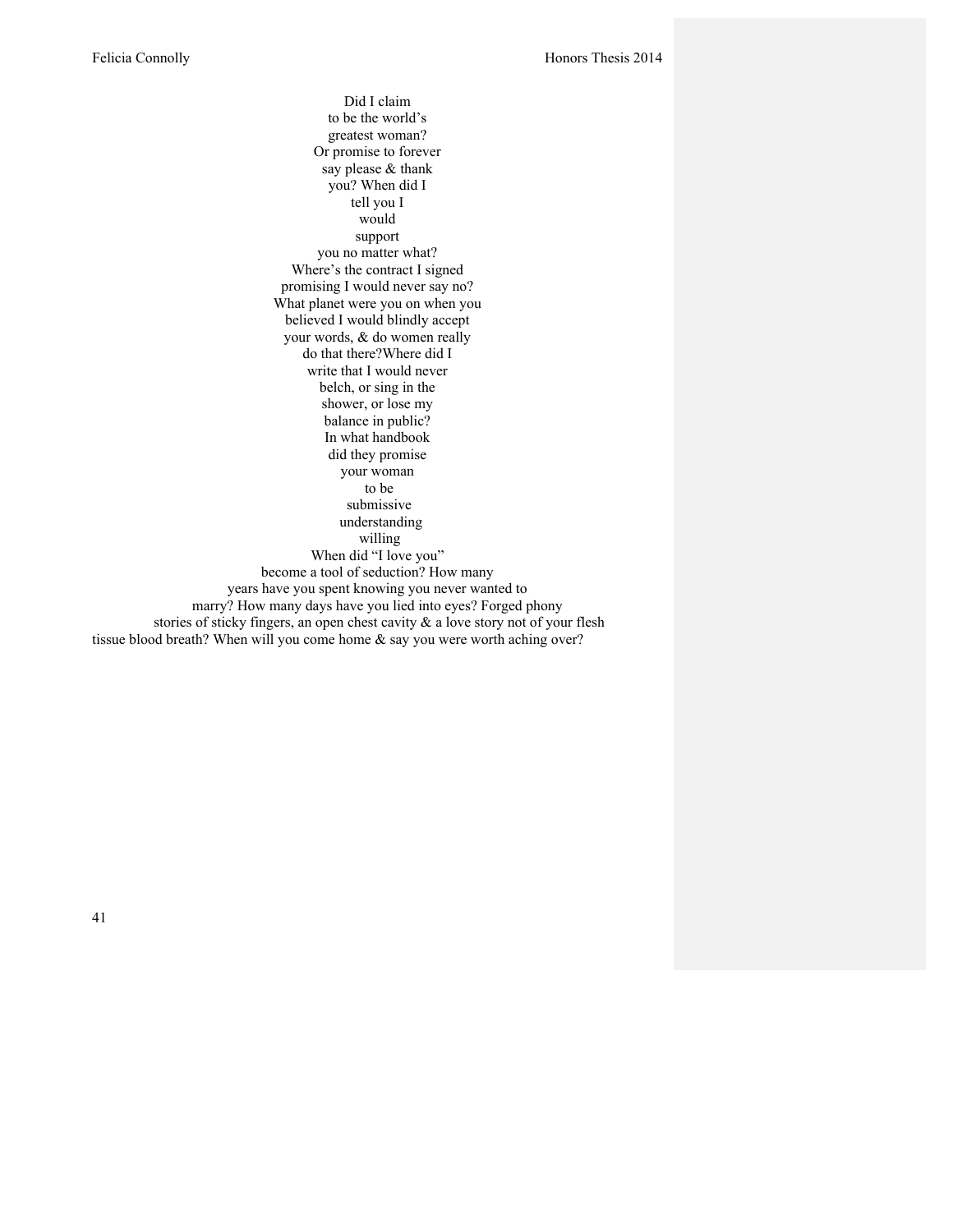#### mirage

six months after we gave up i saw your car parallel parked outside of Morin's Diner, the restaurant we first held hands in. looking through the sun -blind glass, i pictured us at those bar stools; half drank honey brown at our tips & you rocking that quarter inch long beard you keep to hide the spot on your chin you're ashamed of. you twist a bottle cap in your hands & contemplate which home to go to: your apartment your mother's or to the girl you told me you were seeing the last time we were here. & then you stand before me, eyes shimmering ripples of sunlight pollution; both hands pressed stoically to the pane, staring, as if all you had to do today was knock at the glass &

get my attention.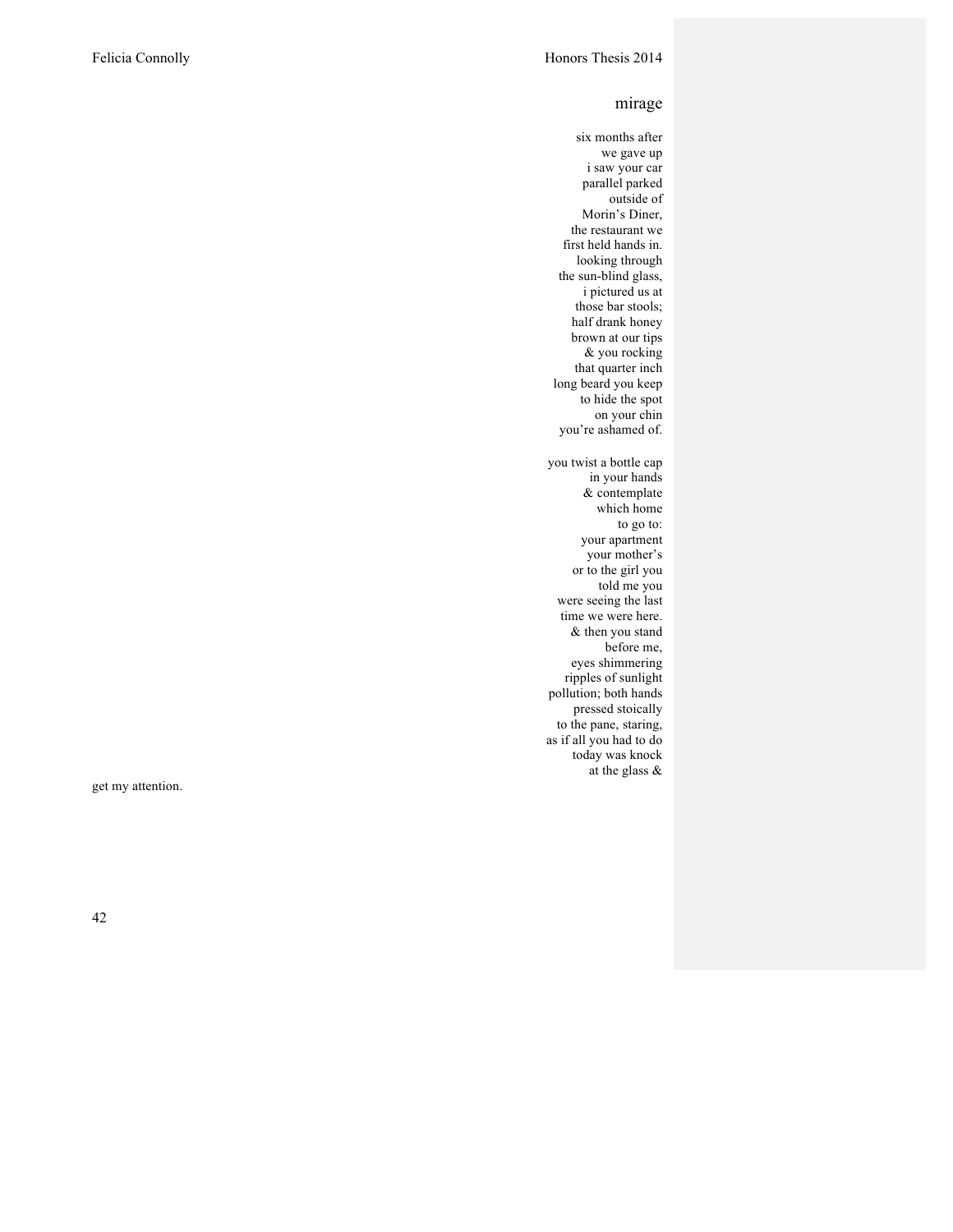#### Annie

she holds the puppy eight-year old Eleanor saved from suffocation. her hair is blond & curly. you run your hand through it, a bit masochistic as your tips reach the end & tug the knots loose. the farm behind her looks foreign but i miss it anyway & i can't help but think your new girlfriend is beautiful.